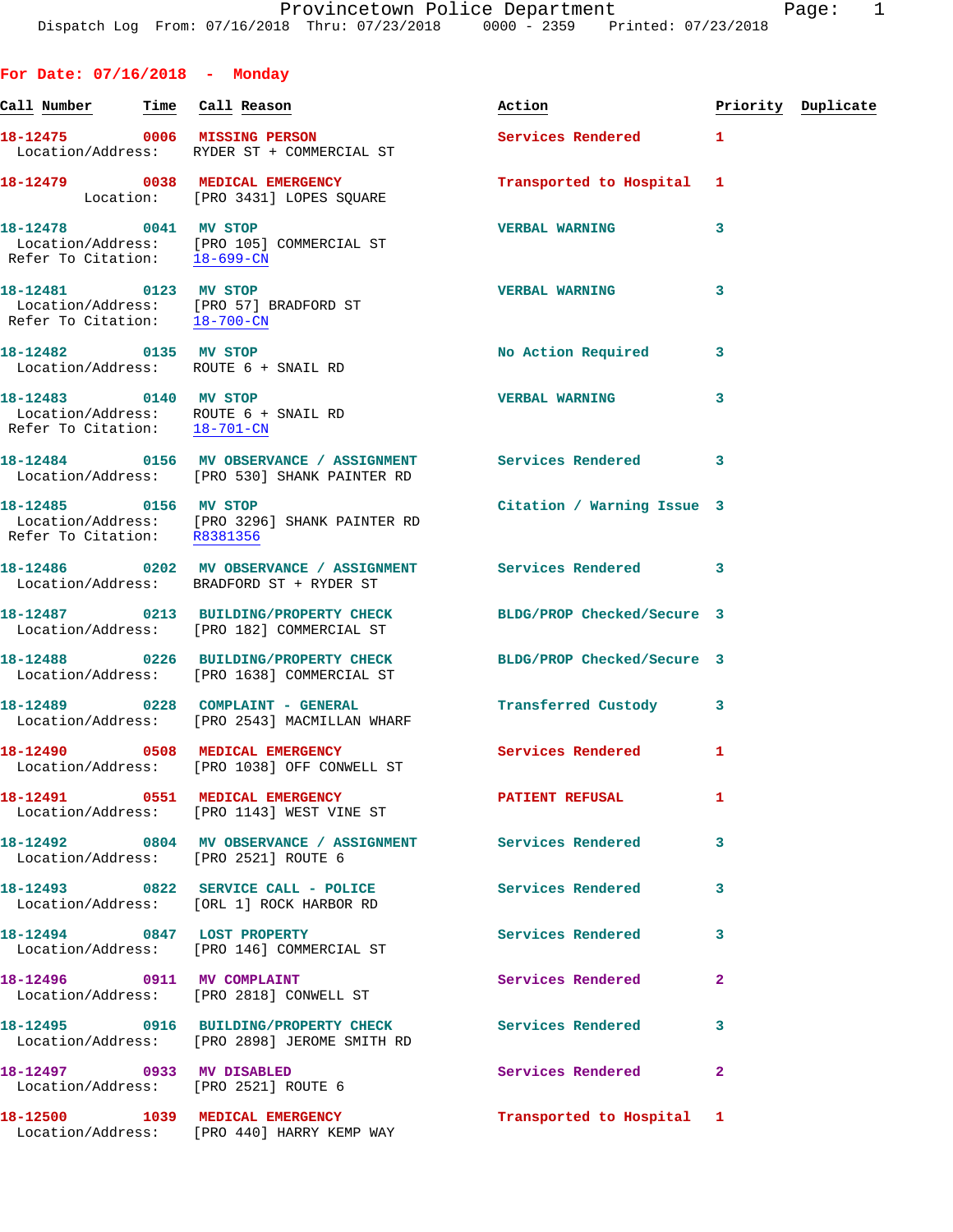|                                                      | 18-12501 1053 MV OBSERVANCE / ASSIGNMENT<br>Location/Address: STANDISH ST + BRADFORD ST                   | <b>Services Rendered</b>   | $\overline{\phantom{a}}$ 3 |
|------------------------------------------------------|-----------------------------------------------------------------------------------------------------------|----------------------------|----------------------------|
|                                                      | 18-12504 1125 BUILDING/PROPERTY CHECK<br>Location/Address: [PRO 3259] MACMILLAN WHARF                     | <b>Services Rendered</b>   | $\overline{\phantom{a}}$   |
| 18-12507 1229 MV COMPLAINT                           | Location/Address: [PRO 1916] COURT ST                                                                     | Investigated               | $\overline{2}$             |
|                                                      | 18-12508 1317 PARKING COMPLAINT<br>Location/Address: BRADFORD ST + HANCOCK ST                             | Citation / Warning Issue 3 |                            |
| 18-12509 1359 MV STOP                                | Location/Address: BRADFORD ST EXT + WEST VINE ST<br>Refer To Citation: $\frac{18-702-CN}{18-702-CN}$      | VERBAL WARNING 3           |                            |
|                                                      | 18-12511 1518 ASSIST DEPARTMENT / MUTUAL AID Referred to Other Agency 3<br>Location: [TRU] BALLSTON BEACH |                            |                            |
|                                                      | 18-12510 1520 PARK, WALK & TALK<br>Location/Address: [PRO 182] COMMERCIAL ST                              | Services Rendered          | $\mathbf{2}$               |
| 18-12512 1527 MARINE EMERGENCY                       | Location/Address: [PRO 2490] PROVINCELANDS RD                                                             | <b>PATIENT REFUSAL</b>     | $\overline{2}$             |
| 18-12514 1635 ANIMAL CALL                            | Location/Address: [PRO 3004] BRADFORD ST                                                                  | No Action Required         | $\overline{2}$             |
|                                                      | 18-12513 1639 MV OBSERVANCE / ASSIGNMENT<br>Location/Address: HOWLAND ST + BRADFORD ST                    | No Action Required         | 3                          |
|                                                      | 18-12516 1730 BUILDING/PROPERTY CHECK<br>Location/Address: [PRO 519] RACE POINT RD                        | BLDG/PROP Checked/Secure 3 |                            |
|                                                      | 18-12517 1738 911 - GENERAL<br>Location/Address: [PRO 2977] COMMERCIAL ST                                 | Services Rendered          | $\mathbf{1}$               |
| Location/Address: [PRO 1488] PEARL ST                | 18-12518 1740 LARCENY / FORGERY / FRAUD Investigated                                                      |                            | $\mathbf{2}$               |
|                                                      | 18-12520 1823 MEDICAL EMERGENCY<br>Location/Address: [PRO 444] HIGH POLE HILL                             | <b>PATIENT REFUSAL</b>     | $\mathbf{1}$               |
| 18-12523 1912 FOLLOW UP                              | Location/Address: [PRO 542] SHANK PAINTER RD                                                              | Services Rendered 2        |                            |
|                                                      | 18-12524 1913 COMPLAINT - GENERAL<br>Location/Address: [PRO 2543] MACMILLAN WHARF                         | Referred to Other Agency 3 |                            |
| 18-12525 1919 MV STOP<br>Refer To Citation: R8381432 | Location/Address: [PRO 3276] COMMERCIAL ST                                                                | Citation / Warning Issue 3 |                            |
| 18-12527 1958 ASSIST CITIZEN                         | Location/Address: [PRO 2528] SHIPS WAY RD EXT                                                             | <b>Services Rendered</b>   | 3                          |
|                                                      | 18-12528 2000 BUILDING/PROPERTY CHECK<br>Location/Address: [PRO 1952] COMMERCIAL ST                       | BLDG/PROP Checked/Secure 3 |                            |
|                                                      | 18-12529 2020 BUILDING/PROPERTY CHECK<br>Location/Address: [PRO 4080] RYDER ST EXT                        | BLDG/PROP Checked/Secure 3 |                            |
| 18-12530                                             | 2020 BY-LAW VIOLATION<br>Location/Address: [PRO 4080] RYDER ST EXT                                        | <b>VERBAL WARNING</b>      | $\mathbf{2}$               |
|                                                      | 18-12531 2035 BUILDING/PROPERTY CHECK<br>Location/Address: [PRO 2543] MACMILLAN WHARF                     | BLDG/PROP Checked/Secure 3 |                            |
| 18-12532                                             | 2048 BUILDING/PROPERTY CHECK<br>Location/Address: [PRO 2500] COMMERCIAL ST                                | BLDG/PROP Checked/Secure 3 |                            |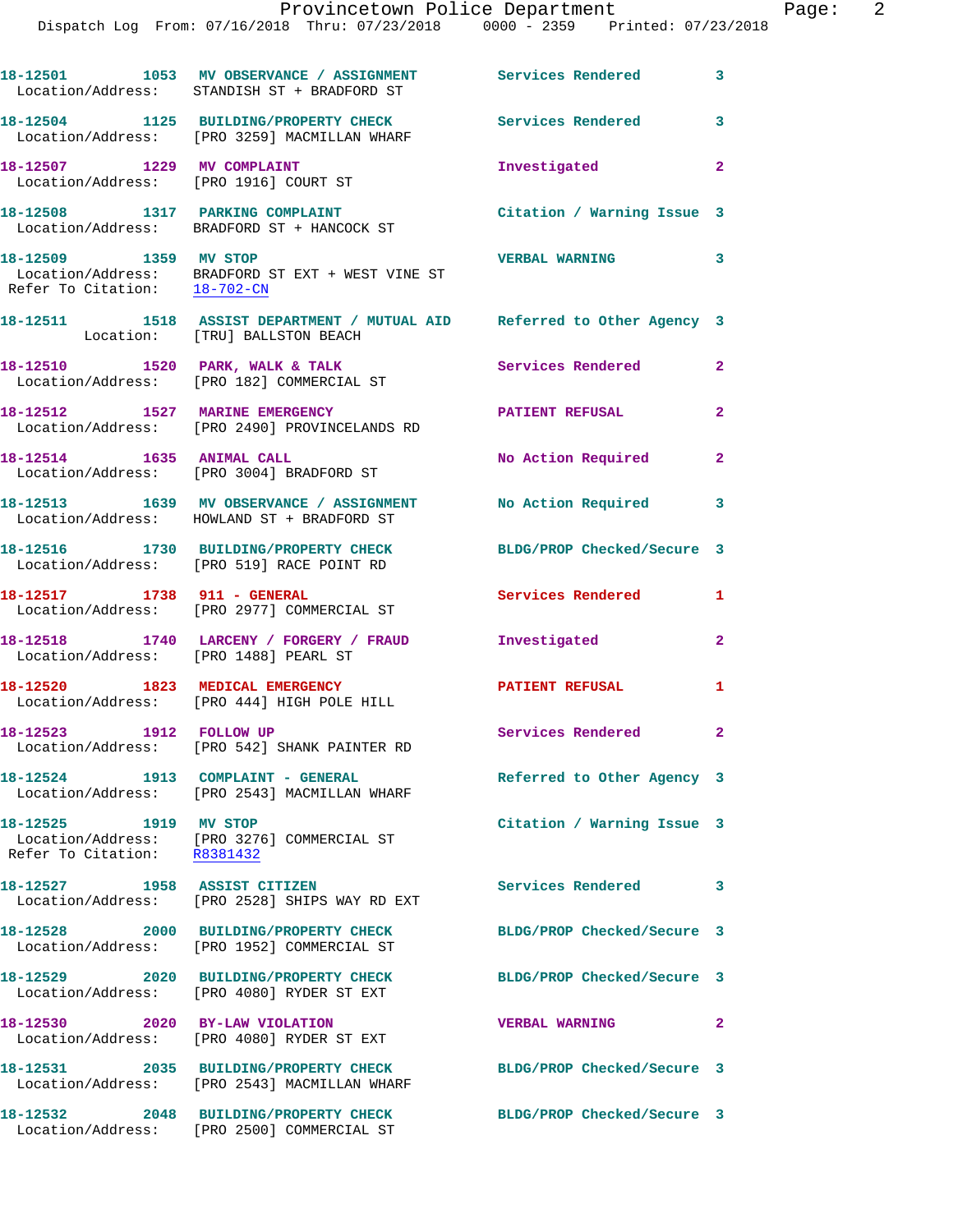|                                                                                       | 18-12533 2105 PARK, WALK & TALK NO Action Required<br>Location: [PRO 3431] LOPES SQUARE                        |                            | $\mathbf{2}$   |
|---------------------------------------------------------------------------------------|----------------------------------------------------------------------------------------------------------------|----------------------------|----------------|
| Refer To Accident: 18-72-AC                                                           | 18-12535 2106 MV HIT & RUN<br>Location/Address: [PRO 1641] BRADFORD ST<br>Refer To Arrest: 18-124-AR           | Arrest(s) Made             | $\overline{2}$ |
| 18-12536 2132 MV STOP<br>Location/Address: STANDISH ST<br>Refer To Citation: R2522338 |                                                                                                                | Citation / Warning Issue 3 |                |
|                                                                                       | 18-12537 2246 ALARM - GENERAL<br>Location/Address: [PRO 3314] COMMERCIAL ST                                    | False Alarm                | 1              |
|                                                                                       | 18-12538 2334 MISSING PERSON<br>Location: TOWN OF PROVINCETOWN                                                 | No Action Required 1       |                |
|                                                                                       | 18-12539 2354 BUILDING/PROPERTY CHECK Services Rendered<br>Location/Address: [PRO 3259] MACMILLAN WHARF        |                            | 3              |
| For Date: $07/17/2018$ - Tuesday                                                      |                                                                                                                |                            |                |
|                                                                                       | 18-12540 0005 BY-LAW VIOLATION<br>Location/Address: [PRO 526] RYDER ST EXT                                     | <b>VERBAL WARNING</b>      | $\overline{2}$ |
|                                                                                       | 18-12541 0022 COMPLAINT - GENERAL<br>Location/Address: [PRO 526] RYDER ST EXT                                  | SPOKEN TO                  | 3              |
|                                                                                       | 18-12542 0059 MV OBSERVANCE / ASSIGNMENT Services Rendered<br>Location/Address: BRADFORD ST + RYDER ST         |                            | 3              |
|                                                                                       | 18-12543 0128 MV OBSERVANCE / ASSIGNMENT Services Rendered<br>Location/Address: BRADFORD ST + HOWLAND ST       |                            | 3              |
|                                                                                       | 18-12546 0158 BUILDING/PROPERTY CHECK BLDG/PROP Checked/Secure 3<br>Location/Address: [PRO 444] HIGH POLE HILL |                            |                |
| 18-12547 0217 MV STOP                                                                 | Location/Address: COMMERCIAL ST + HOWLAND ST                                                                   | No Action Required 3       |                |
|                                                                                       | 18-12548 0402 SUSPICIOUS ACTIVITY Could Not Locate<br>Location/Address: WAREHAM ST + CEMETERY RD               |                            | $\overline{2}$ |
|                                                                                       | 18-12549 0545 MEDICAL EMERGENCY<br>Location/Address: [PRO 1466] COMMERCIAL ST                                  | <b>PATIENT REFUSAL</b>     | 1              |
|                                                                                       | 18-12551 0729 BUILDING/PROPERTY CHECK Services Rendered<br>Location/Address: [PRO 2490] PROVINCELANDS RD       |                            | 3              |
|                                                                                       | 18-12552 0737 BUILDING/PROPERTY CHECK<br>Location/Address: [PRO 2499] RACE POINT RD                            | Services Rendered          | 3              |
|                                                                                       | 18-12553 0749 MV OBSERVANCE / ASSIGNMENT<br>Location/Address: COMMERCIAL ST + SNAIL RD                         | Services Rendered          | 3              |
|                                                                                       | 18-12554 0807 ESCORT / TRANSPORT<br>Location/Address: [ORL 1] ROCK HARBOR RD<br>Refer To Arrest: 18-124-AR     | Services Rendered          | 3              |
|                                                                                       | 18-12555 0843 GENERAL INFO<br>Location/Address: [PRO 105] COMMERCIAL ST                                        | <b>Services Rendered</b>   | 3              |
|                                                                                       | 18-12556 0847 PARKING COMPLAINT<br>Location/Address: [PRO 1399] MONTELLO ST                                    | Services Rendered          | 3              |
|                                                                                       | 18-12557 0917 BUILDING/PROPERTY CHECK<br>Location/Address: [PRO 2483] COMMERCIAL ST                            | Services Rendered          | 3              |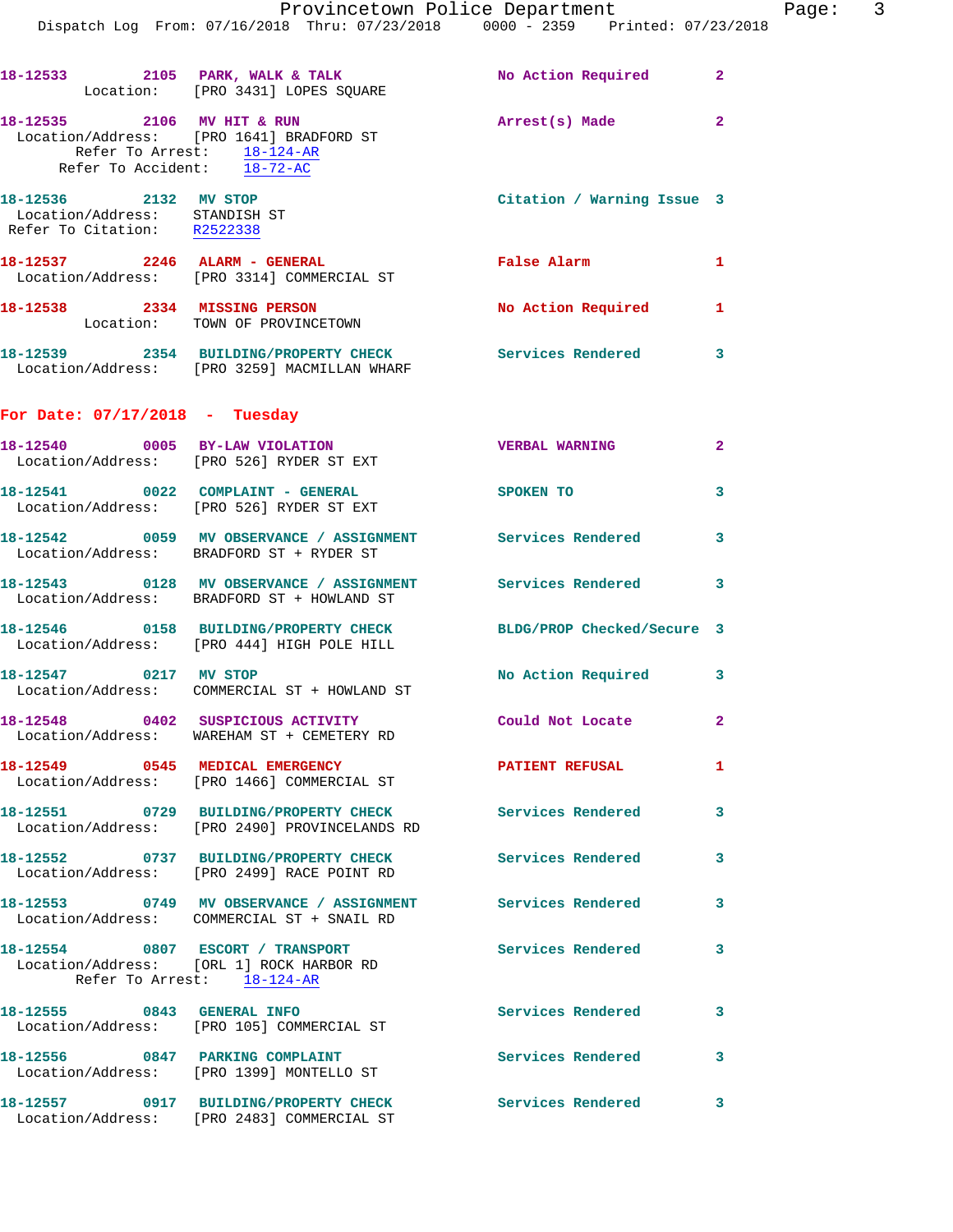|                                                                                           | Provincetown Police Department<br>Dispatch Log From: 07/16/2018 Thru: 07/23/2018   0000 - 2359   Printed: 07/23/2018 |                            | Page: 4        |
|-------------------------------------------------------------------------------------------|----------------------------------------------------------------------------------------------------------------------|----------------------------|----------------|
|                                                                                           | 18-12558 0931 MV OBSERVANCE / ASSIGNMENT Services Rendered 3                                                         |                            |                |
|                                                                                           | Location/Address: [PRO 530] SHANK PAINTER RD                                                                         |                            |                |
| 18-12559 1000 FOLLOW UP<br>Location/Address: FRANKLIN ST                                  |                                                                                                                      | Services Rendered          | $\overline{2}$ |
|                                                                                           | 18-12560 1017 BUILDING/PROPERTY CHECK Services Rendered<br>Location/Address: [PRO 2540] RACE POINT RD                |                            | 3              |
|                                                                                           | 18-12562 1027 BUILDING/PROPERTY CHECK BLDG/PROP Checked/Secure 3<br>Location/Address: [PRO 3259] MACMILLAN WHARF     |                            |                |
|                                                                                           | 18-12563 1031 SERVICE CALL - POLICE<br>Location/Address: [PRO 1190] COMMERCIAL ST                                    | SPOKEN TO                  | 3              |
| Location/Address: NELSON AVE                                                              | 18-12564 1035 SERVICE CALL - POLICE Services Rendered                                                                |                            | 3              |
| 18-12565 1054 MV COMPLAINT                                                                | Location/Address: [PRO 1391] LAW ST                                                                                  | No Action Required 2       |                |
|                                                                                           | 18-12566 1108 MEDICAL EMERGENCY<br>Location/Address: [PRO 440] HARRY KEMP WAY                                        | Transported to Hospital 1  |                |
|                                                                                           | 18-12567 1201 PARK, WALK & TALK Services Rendered 2<br>Location/Address: [PRO 105] COMMERCIAL ST                     |                            |                |
|                                                                                           | 18-12568 1201 SERVICE CALL - POLICE 3ervices Rendered<br>Location/Address: [PRO 3296] SHANK PAINTER RD               |                            | 3              |
|                                                                                           | 18-12569 1241 TRAFFIC CONTROL<br>Location/Address: CONWELL ST + BRADFORD ST                                          | Services Rendered 3        |                |
|                                                                                           | 18-12570 1248 MEDICAL EMERGENCY <b>EXERGENERY PATIENT REFUSAL</b><br>Location/Address: [PRO 440] HARRY KEMP WAY      |                            | $\mathbf{1}$   |
| 18-12571 1251 HAZARDS                                                                     | Location/Address: [PRO 3314] COMMERCIAL ST                                                                           | Services Rendered          | $\mathbf{2}$   |
|                                                                                           | 18-12572 1254 BUILDING/PROPERTY CHECK BLDG/PROP Checked/Secure 3<br>Location/Address: [PRO 3287] ROUTE 6             |                            |                |
|                                                                                           | 18-12573 1323 BUILDING/PROPERTY CHECK<br>Location/Address: [PRO 2483] COMMERCIAL ST                                  | BLDG/PROP Checked/Secure 3 |                |
|                                                                                           | Location/Address: [PRO 2499] RACE POINT RD                                                                           | Transported to Hospital 1  |                |
|                                                                                           | 18-12576 1408 MEDICAL EMERGENCY<br>Location/Address: [PRO 440] HARRY KEMP WAY                                        | Transported to Hospital 1  |                |
|                                                                                           | 18-12577 1434 LOST PROPERTY<br>Location/Address: [PRO 994] MILLER HILL RD                                            | Services Rendered          | 3              |
|                                                                                           | 18-12578 1443 MV COLLISION<br>Location/Address: [PRO 526] RYDER ST EXT                                               | Services Rendered 1        |                |
|                                                                                           | 18-12579 1513 MEDICAL EMERGENCY<br>Location/Address: [PRO 440] HARRY KEMP WAY                                        | Transported to Hospital 1  |                |
|                                                                                           | 18-12580 1532 MV OBSERVANCE / ASSIGNMENT Services Rendered<br>Location/Address: [PRO 537] SHANK PAINTER RD           |                            | 3              |
| 18-12581 1543 FOLLOW UP<br>Location/Address: [OT 8] PARK ST<br>Refer To Arrest: 18-124-AR |                                                                                                                      | No Action Required         | 2              |
|                                                                                           | 18-12582 1545 BUILDING/PROPERTY CHECK BLDG/PROP Checked/Secure 3<br>Location/Address: [PRO 105] COMMERCIAL ST        |                            |                |
|                                                                                           | 18-12583 1601 PARK, WALK & TALK                                                                                      | Services Rendered 2        |                |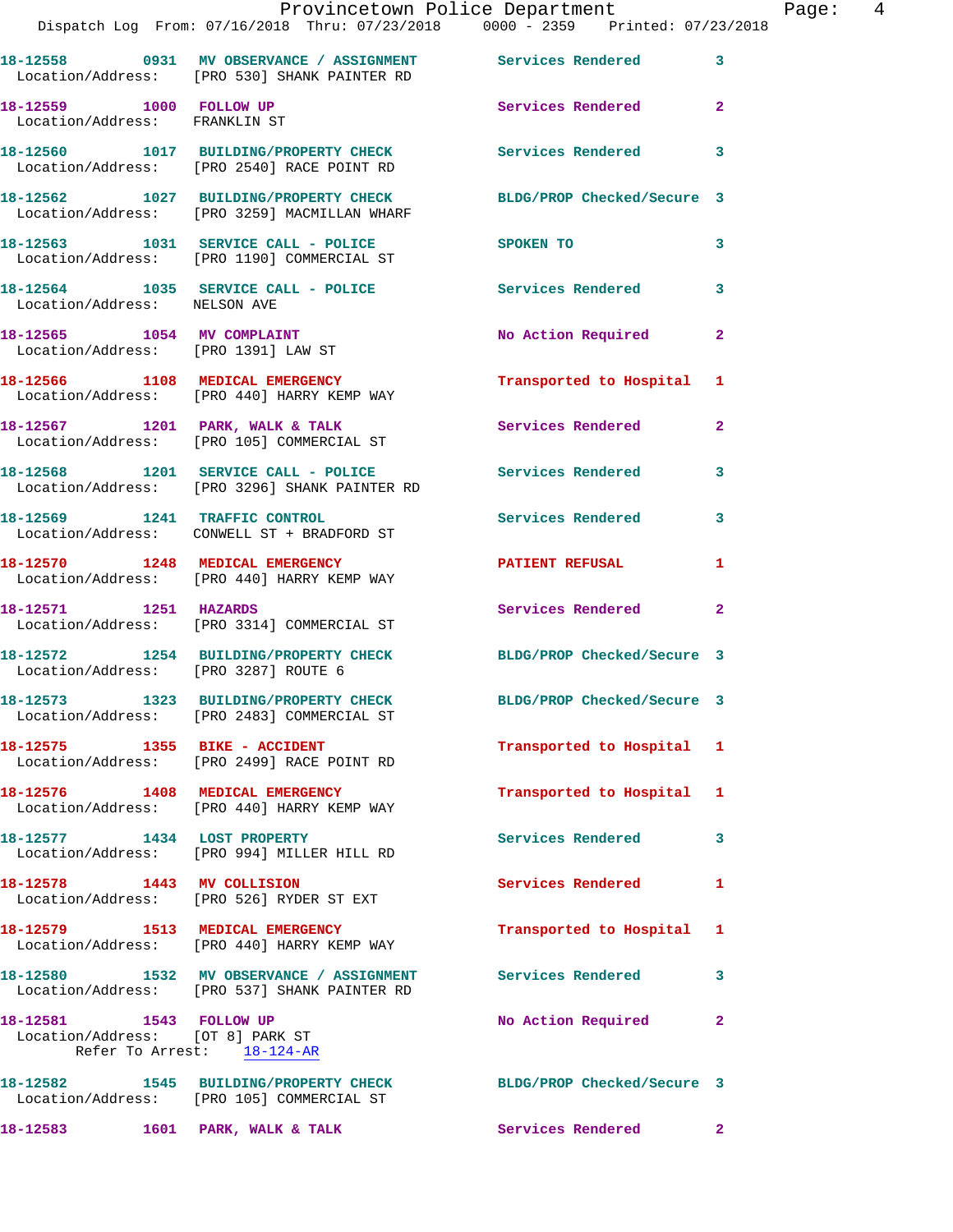|                                                                                     | Provincetown Police Department<br>Dispatch Log From: 07/16/2018 Thru: 07/23/2018 0000 - 2359 Printed: 07/23/2018                                                     |                            |                |
|-------------------------------------------------------------------------------------|----------------------------------------------------------------------------------------------------------------------------------------------------------------------|----------------------------|----------------|
|                                                                                     |                                                                                                                                                                      |                            |                |
|                                                                                     | Location/Address: [PRO 105] COMMERCIAL ST                                                                                                                            |                            |                |
|                                                                                     | 18-12584 1618 BUILDING/PROPERTY CHECK Services Rendered<br>Location/Address: [PRO 2898] JEROME SMITH RD                                                              |                            | 3              |
|                                                                                     | 18-12585 1630 MV HIT & RUN<br>Location/Address: [PRO 94] BRADFORD ST<br>Refer To Accident: 18-73-AC                                                                  | <b>Services Rendered</b>   | $\mathbf{2}$   |
|                                                                                     | 18-12586 1659 MV HIT & RUN<br>Location/Address: BRADFORD ST + SHANK PAINTER RD                                                                                       | <b>Services Rendered</b>   | $\overline{2}$ |
|                                                                                     | 18-12587 1728 BUILDING/PROPERTY CHECK<br>Location/Address: [PRO 3317] CEMETERY RD                                                                                    | BLDG/PROP Checked/Secure 3 |                |
|                                                                                     | 18-12588 1728 BUILDING/PROPERTY CHECK<br>Location/Address: [PRO 3318] CEMETERY RD                                                                                    | BLDG/PROP Checked/Secure 3 |                |
|                                                                                     | 18-12589 1750 COMPLAINT - GENERAL<br>Location/Address: [PRO 94] BRADFORD ST                                                                                          | SPOKEN TO                  | 3              |
|                                                                                     | 18-12590 1754 MV STOP<br>Location/Address: [PRO 37] BRADFORD ST<br>Refer To Citation: $\frac{18-703-CN}{\ }$                                                         | <b>VERBAL WARNING</b>      | 3              |
|                                                                                     | 18-12591 1831 BIKE - ACCIDENT<br>Location/Address: [PRO 844] COMMERCIAL ST                                                                                           | Transported to Hospital    | 1              |
|                                                                                     | 18-12592 1853 LOST PROPERTY<br>Location/Address: [PRO 542] SHANK PAINTER RD                                                                                          | <b>Services Rendered</b>   | 3              |
| 18-12593 1856 TRESPASS                                                              | Location/Address: [PRO 510] PLEASANT ST                                                                                                                              | SPOKEN TO                  | 2              |
|                                                                                     | 18-12594 1919 SERVE SUMMONS<br>Location/Address: [PRO 3739] COMMERCIAL ST                                                                                            | Could Not Locate           | 3              |
|                                                                                     | 18-12595 1940 COMPLAINT - GENERAL<br>Location/Address: [PRO 539] SHANK PAINTER RD                                                                                    | <b>Services Rendered</b>   | 3              |
| Refer To Accident: 18-74-AC                                                         | 18-12597 2000 MV COLLISION<br>Location/Address: [PRO 2217] COMMERCIAL ST                                                                                             | <b>Services Rendered</b>   | 1              |
| 18-12600 2039 MV STOP<br>Location/Address: RYDER ST<br>Refer To Citation: 18-704-CN |                                                                                                                                                                      | <b>VERBAL WARNING</b>      | 3              |
| 18-12601 2109 MV STOP<br>Refer To Citation: 18-705-CN                               | Location/Address: [PRO 3207] COMMERCIAL ST                                                                                                                           | <b>VERBAL WARNING</b>      | 3              |
|                                                                                     | 18-12602 2123 LOST PROPERTY<br>Location/Address: [PRO 105] COMMERCIAL ST                                                                                             | <b>Services Rendered</b>   | 3              |
| 18-12604 2207 ALARM - GENERAL                                                       | Location/Address: [PRO 175] COMMERCIAL ST                                                                                                                            | BLDG/PROP Checked/Secure 1 |                |
|                                                                                     | 18-12605 2207 BUILDING/PROPERTY CHECK<br>Location/Address: [PRO 526] RYDER ST EXT                                                                                    | BLDG/PROP Checked/Secure 3 |                |
|                                                                                     | 18-12606 2207 BUILDING/PROPERTY CHECK BLDG/PROP Checked/Secure 3<br>Location/Address: [PRO 4080] RYDER ST EXT                                                        |                            |                |
|                                                                                     | 18-12608 2223 LARCENY / FORGERY / FRAUD Services Rendered<br>Location/Address: [PRO 542] SHANK PAINTER RD                                                            |                            | 2              |
|                                                                                     | 18-12609 2226 DISTURBANCE - FIGHT / ARGUMENT Arrest(s) Made<br>Location/Address: [PRO 208] COMMERCIAL ST<br>Refer To Arrest: 18-126-AR<br>Refer To $P/C$ : 18-127-AR |                            | 1              |
|                                                                                     |                                                                                                                                                                      |                            |                |

Page: 5<br>018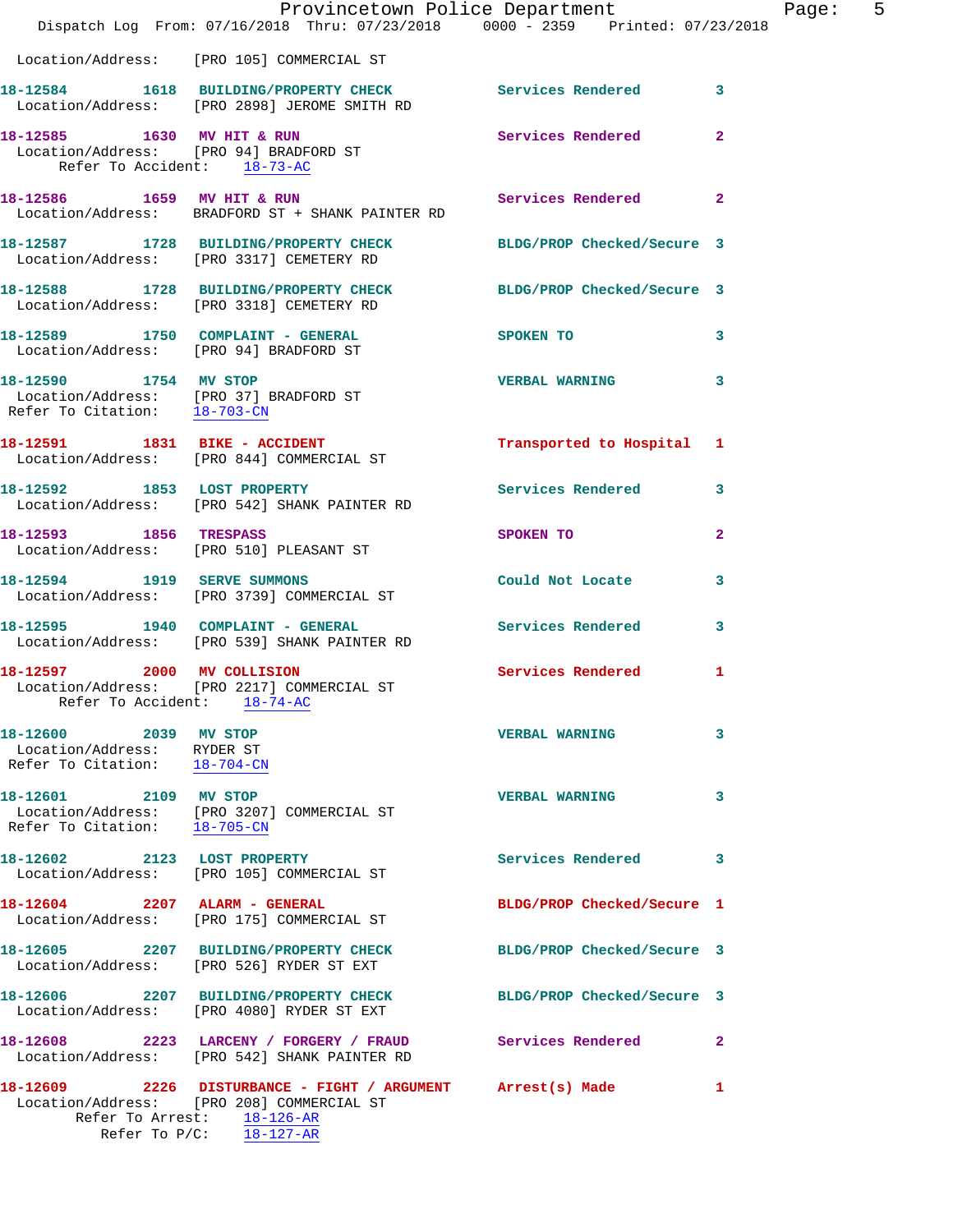|                                                                                              | Dispatch Log From: 07/16/2018 Thru: 07/23/2018 0000 - 2359 Printed: 07/23/2018                                 | Provincetown Police Department |              | Page: 6 |  |
|----------------------------------------------------------------------------------------------|----------------------------------------------------------------------------------------------------------------|--------------------------------|--------------|---------|--|
| 18-12611 2249 MV STOP<br>Refer To Citation: 18-706-CN                                        | Location/Address: [PRO 175] COMMERCIAL ST                                                                      | VERBAL WARNING 3               |              |         |  |
|                                                                                              | 18-12612 2309 HAZARDS<br>Location/Address: STEARNS AVE + NELSON AVE                                            | <b>Services Rendered</b> 2     |              |         |  |
|                                                                                              | 18-12613 2337 BUILDING/PROPERTY CHECK BLDG/PROP Checked/Secure 3<br>Location/Address: [PRO 2500] COMMERCIAL ST |                                |              |         |  |
| For Date: $07/18/2018$ - Wednesday                                                           |                                                                                                                |                                |              |         |  |
|                                                                                              | 18-12614 0044 MEDICAL EMERGENCY<br>Location/Address: [PRO 542] SHANK PAINTER RD                                | Services Rendered 1            |              |         |  |
|                                                                                              | 18-12615 0102 SERVICE CALL - POLICE<br>Location/Address: [PRO 269] COMMERCIAL ST                               | <b>Services Rendered</b>       | 3            |         |  |
|                                                                                              | 18-12617 0222 MEDICAL EMERGENCY<br>Location/Address: [PRO 542] SHANK PAINTER RD                                | Transported to Hospital 1      |              |         |  |
|                                                                                              | 18-12618 0548 BUILDING/PROPERTY CHECK<br>Location/Address: [PRO 3259] MACMILLAN WHARF                          | Services Rendered 3            |              |         |  |
|                                                                                              | 18-12620 0700 SUSPICIOUS ACTIVITY<br>Location/Address: [PRO 569] WINSLOW ST                                    | Services Rendered              | $\mathbf{2}$ |         |  |
|                                                                                              | 18-12623 0806 BUILDING/PROPERTY CHECK BLDG/PROP Checked/Secure 3<br>Location/Address: [PRO 2500] COMMERCIAL ST |                                |              |         |  |
|                                                                                              | 18-12624 0814 PARK, WALK & TALK<br>Location/Address: [PRO 595] BRADFORD ST                                     | Services Rendered              | $\mathbf{2}$ |         |  |
|                                                                                              | 18-12625 0815 SERVICE CALL - POLICE 3 Services Rendered 3<br>Location/Address: [ORL 1] ROCK HARBOR RD          |                                |              |         |  |
| 18-12626 0825 ANIMAL CALL                                                                    | Location/Address: [PRO 1893] COMMERCIAL ST                                                                     | Transferred Custody 2          |              | 1       |  |
| 18-12628 0836 MV STOP<br>Location/Address: [PRO 2513] ROUTE 6<br>Refer To Citation: R8381401 |                                                                                                                | Citation / Warning Issue 3     |              |         |  |
| Location/Address: [PRO 3440] ROUTE 6                                                         | 18-12627 0838 MV OBSERVANCE / ASSIGNMENT Services Rendered                                                     |                                | 3            |         |  |
|                                                                                              | 18-12630 1002 PARK, WALK & TALK<br>Location/Address: [PRO 1865] COMMERCIAL ST                                  | Services Rendered              | $\mathbf{2}$ |         |  |
| 18-12631 1003 MV COMPLAINT                                                                   | Location/Address: [PRO 149] COMMERCIAL ST                                                                      | Services Rendered              | $\mathbf{2}$ |         |  |
|                                                                                              | 18-12629 1004 BUILDING/PROPERTY CHECK<br>Location/Address: [PRO 3259] MACMILLAN WHARF                          | Services Rendered              | 3            |         |  |
| 18-12636 1102 MV STOP<br>Refer To Citation: 18-709-CN                                        | Location/Address: STANDISH ST + BRADFORD ST                                                                    | <b>VERBAL WARNING</b>          | 3            |         |  |
| 18-12638 1110 MV STOP                                                                        | Location/Address: [PRO 37] BRADFORD ST<br>Refer To Citation: 18-710-CN                                         | <b>VERBAL WARNING</b>          | 3            |         |  |
|                                                                                              | 18-12639 1200 BUILDING/PROPERTY CHECK<br>Location/Address: [PRO 3259] MACMILLAN WHARF                          | BLDG/PROP Checked/Secure 3     |              |         |  |
| 18-12640 1217 MEDICAL EMERGENCY                                                              |                                                                                                                | Transported to Hospital 1      |              |         |  |

Location/Address: [PRO 440] HARRY KEMP WAY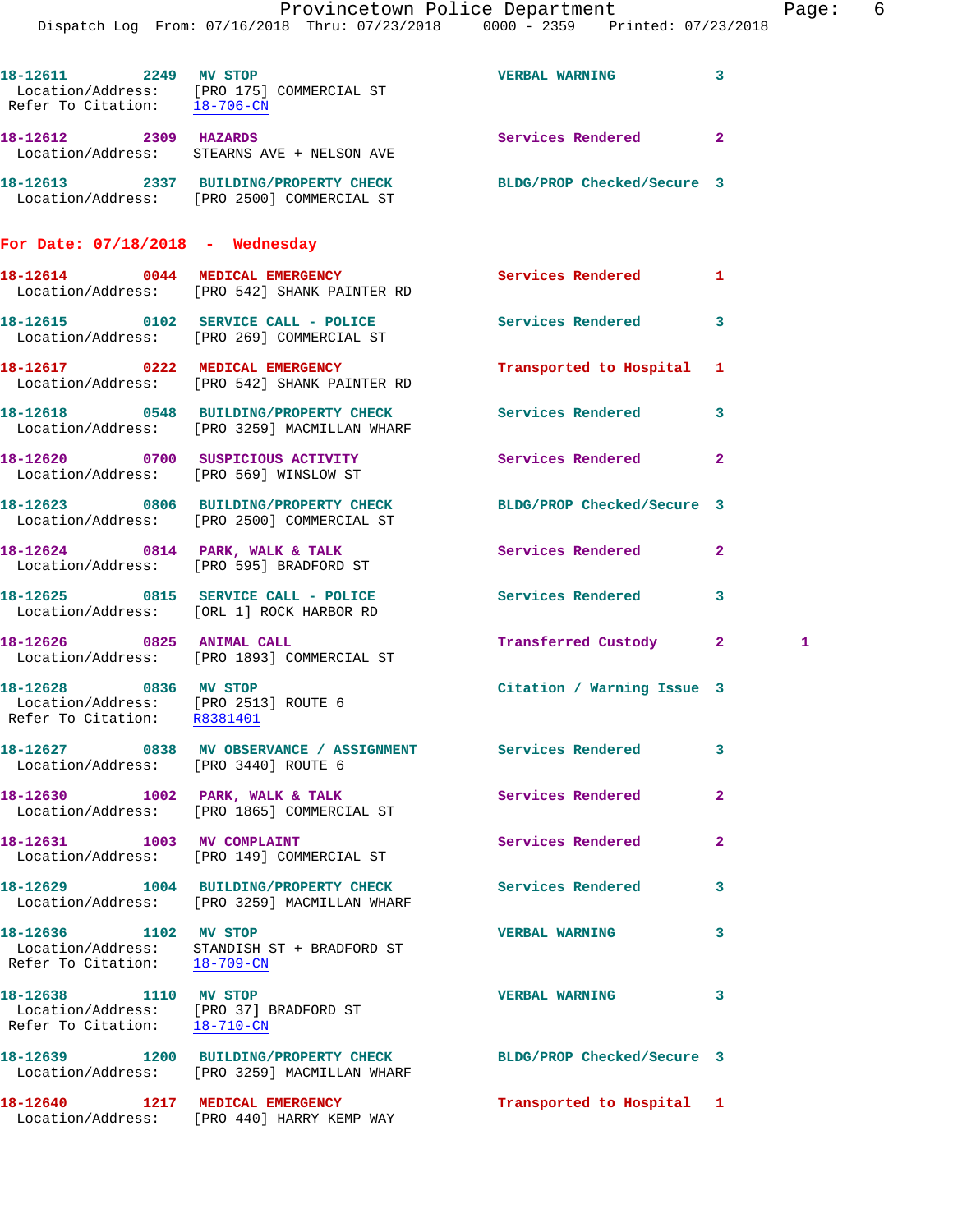|                                                                                       | Provincetown Police Department                                                                                 |                            |              | Page: | -7 |
|---------------------------------------------------------------------------------------|----------------------------------------------------------------------------------------------------------------|----------------------------|--------------|-------|----|
|                                                                                       | Dispatch Log From: 07/16/2018 Thru: 07/23/2018 0000 - 2359 Printed: 07/23/2018                                 |                            |              |       |    |
|                                                                                       | 18-12641 1305 BUILDING/PROPERTY CHECK Services Rendered 3<br>Location/Address: [PRO 2499] RACE POINT RD        |                            |              |       |    |
|                                                                                       | 18-12642 1340 FOLLOW UP<br>Location/Address: [PRO 1874] FRANKLIN ST                                            | FOLLOW UP 2                |              | 1     |    |
|                                                                                       | 18-12644 1355 MV OBSERVANCE / ASSIGNMENT Services Rendered 3<br>Location/Address: SNAIL RD                     |                            |              |       |    |
|                                                                                       | 18-12648 1534 ANIMAL CALL<br>Location/Address: [PRO 376] COMMERCIAL ST                                         | Services Rendered          | $\mathbf{2}$ |       |    |
|                                                                                       | 18-12647 1542 MV OBSERVANCE / ASSIGNMENT Services Rendered 3<br>Location/Address: [PRO 3089] BRADFORD ST       |                            |              |       |    |
| 18-12649 1546 MV STOP<br>Location/Address: BRADFORD ST<br>Refer To Citation: R8381681 |                                                                                                                | Citation / Warning Issue 3 |              |       |    |
|                                                                                       | 18-12650 1613 PARK, WALK & TALK 1999 Services Rendered 2<br>Location/Address: [PRO 105] COMMERCIAL ST          |                            |              |       |    |
|                                                                                       | 18-12651 1615 BIKE - ACCIDENT<br>Location/Address: BRADFORD ST + HOWLAND ST                                    | PATIENT REFUSAL 1          |              |       |    |
| 18-12652 1623 BIKE - ACCIDENT                                                         | Location/Address: [PRO 2490] PROVINCELANDS RD                                                                  | Transported to Hospital 1  |              |       |    |
| Refer To Arrest: 18-126-AR                                                            | 18-12653 1701 FOLLOW UP<br>Location/Address: [PRO 542] SHANK PAINTER RD                                        | Could Not Locate 2         |              |       |    |
|                                                                                       | 18-12654 1715 MV STOP<br>Location/Address: [PRO 2479] ROUTE 6<br>Refer To Citation: $\frac{18-711-CN}{28}$     | <b>VERBAL WARNING</b>      | 3            |       |    |
|                                                                                       | 18-12655 1718 BIKE - GENERAL SPOKEN TO<br>Location/Address: BRADFORD ST EXT + PROVINCELANDS RD                 |                            | $\mathbf{2}$ |       |    |
|                                                                                       | 18-12656 1741 SERVICE CALL - POLICE<br>Location/Address: [PRO 1190] COMMERCIAL ST                              | <b>SPOKEN TO</b>           | 3            |       |    |
| 18-12657 1755 ANIMAL CALL                                                             | Location/Address: [PRO 524] COMMERCIAL ST                                                                      | SPOKEN TO                  | $\mathbf{2}$ |       |    |
| 18-12658 1759 FOLLOW UP                                                               | Location/Address: [PRO 1180] COMMERCIAL ST                                                                     | Services Rendered 2        |              |       |    |
|                                                                                       | 18-12660 1833 MV COMPLAINT<br>Location/Address: [PRO 79] CARVER ST                                             | <b>Services Rendered</b>   | $\mathbf{2}$ |       |    |
|                                                                                       | 18-12663 1915 MEDICAL EMERGENCY<br>Location/Address: [PRO 1038] OFF CONWELL ST                                 | Services Rendered          | $\mathbf{1}$ |       |    |
|                                                                                       | 18-12664 1928 SERVICE CALL - POLICE<br>Location/Address: [PRO 542] SHANK PAINTER RD                            | Services Rendered 3        |              |       |    |
| 18-12666 2020 MV STOP<br>Refer To Citation: 18-712-CN                                 | Location/Address: [PRO 185] COMMERCIAL ST                                                                      | <b>VERBAL WARNING</b>      | 3            |       |    |
|                                                                                       | 18-12665 2023 PARK, WALK & TALK 3 Services Rendered 2<br>Location/Address: [PRO 105] COMMERCIAL ST             |                            |              |       |    |
| 18-12667 2042 911 - GENERAL<br>Location/Address: BRADFORD ST                          |                                                                                                                | Services Rendered          | 1            |       |    |
|                                                                                       | 18-12668 2051 BUILDING/PROPERTY CHECK BLDG/PROP Checked/Secure 3<br>Location/Address: [PRO 1952] COMMERCIAL ST |                            |              |       |    |
|                                                                                       | 18-12669 2054 BUILDING/PROPERTY CHECK BLDG/PROP Checked/Secure 3                                               |                            |              |       |    |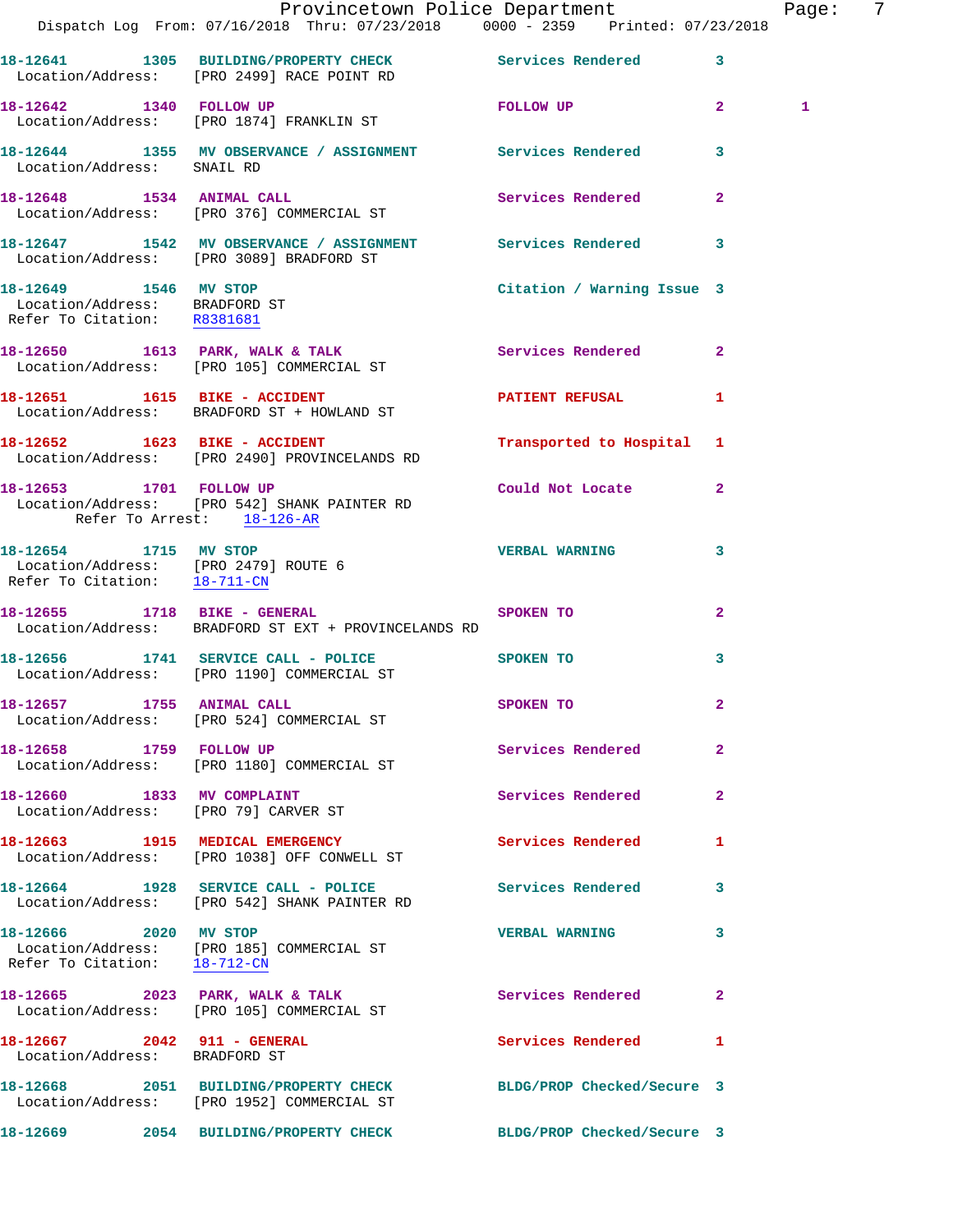|                                                                    | Provincetown Police Department<br>Dispatch Log From: 07/16/2018 Thru: 07/23/2018 0000 - 2359 Printed: 07/23/2018 |                            |              |
|--------------------------------------------------------------------|------------------------------------------------------------------------------------------------------------------|----------------------------|--------------|
| Location/Address: COMMERCIAL ST                                    |                                                                                                                  |                            |              |
|                                                                    | 18-12670 2127 MEDICAL EMERGENCY<br>Location/Address: [PRO 105] COMMERCIAL ST                                     | Transported to Hospital    | 1            |
|                                                                    | 18-12671 2203 BUILDING/PROPERTY CHECK<br>Location/Address: [PRO 526] RYDER ST EXT                                | BLDG/PROP Checked/Secure 3 |              |
|                                                                    | 18-12672 2231 LARCENY / FORGERY / FRAUD<br>Location/Address: [PRO 2989] COMMERCIAL ST                            | FOLLOW UP                  | $\mathbf{2}$ |
|                                                                    | 18-12673 2237 BUILDING/PROPERTY CHECK<br>Location/Address: [PRO 2500] COMMERCIAL ST                              | BLDG/PROP Checked/Secure 3 |              |
| 18-12675 2323 MV STOP<br>Refer To Citation: 18-713-CN              | Location/Address: [PRO 399] COMMERCIAL ST                                                                        | <b>VERBAL WARNING</b>      | 3            |
| 18-12676 2334 BAR CHECK                                            | Location/Address: [PRO 208] COMMERCIAL ST                                                                        | Services Rendered          | $\mathbf{2}$ |
|                                                                    | 18-12677 2340 BUILDING/PROPERTY CHECK<br>Location/Address: [PRO 1638] COMMERCIAL ST                              | BLDG/PROP Checked/Secure 3 |              |
| Refer To Citation: 18-714-CN                                       | 18-12678 2342 MV STOP<br>Location: [PRO 3431] LOPES SQUARE                                                       | <b>VERBAL WARNING</b>      | 3            |
|                                                                    | 18-12679 2349 NOISE COMPLAINT<br>Location/Address: [PRO 1953] COMMERCIAL ST                                      | <b>SPOKEN TO</b>           | 3            |
| 18-12680 2352 ALARM - FIRE<br>Location/Address: [PRO 80] CARVER ST |                                                                                                                  | False Alarm                | 1            |
| For Date: $07/19/2018$ - Thursday                                  |                                                                                                                  |                            |              |
|                                                                    | 18-12681 0004 BUILDING/PROPERTY CHECK<br>Location/Address: [PRO 3259] MACMILLAN WHARF                            | BLDG/PROP Checked/Secure 3 |              |
| 18-12683 0004 BAR CHECK                                            | Location/Address: [PRO 3443] COMMERCIAL ST                                                                       | Services Rendered          | $\mathbf{2}$ |
|                                                                    | 18-12684 0009 BUILDING/PROPERTY CHECK BLDG/PROP Checked/Secure 3<br>Location/Address: [PRO 105] COMMERCIAL ST    |                            |              |
| 18-12685 0014 MV COMPLAINT<br>Location/Address: [PRO 2521] ROUTE 6 |                                                                                                                  | Services Rendered          | 2            |
| 18-12686 0019 MV STOP                                              | Location/Address: CAPTAIN BERTIES WAY<br>Refer To Citation: 18-715-CN                                            | <b>VERBAL WARNING</b>      | 3            |
|                                                                    | 18-12688 0029 MV OBSERVANCE / ASSIGNMENT<br>Location/Address: SHANK PAINTER RD + BRADFORD ST                     | Services Rendered          | 3            |
| 18-12690 0033 MEDICAL EMERGENCY<br>Location/Address: BRADFORD ST   |                                                                                                                  | Transported to Hospital    | 1            |
|                                                                    | 18-12687 0034 BUILDING/PROPERTY CHECK<br>Location/Address: [PRO 413] CONWELL ST                                  | BLDG/PROP Checked/Secure 3 |              |
|                                                                    | 18-12689 0040 MV OBSERVANCE / ASSIGNMENT Services Rendered<br>Location/Address: [PRO 595] BRADFORD ST            |                            | 3            |
|                                                                    | 18-12691 0045 MV OBSERVANCE / ASSIGNMENT Services Rendered<br>Location/Address: SHANK PAINTER RD + BRADFORD ST   |                            | 3            |
| 18-12692 0057 MV COMPLAINT                                         | Location/Address: [PRO 527] RYDER ST EXT                                                                         | Could Not Locate           | 2            |

Page: 8<br>D18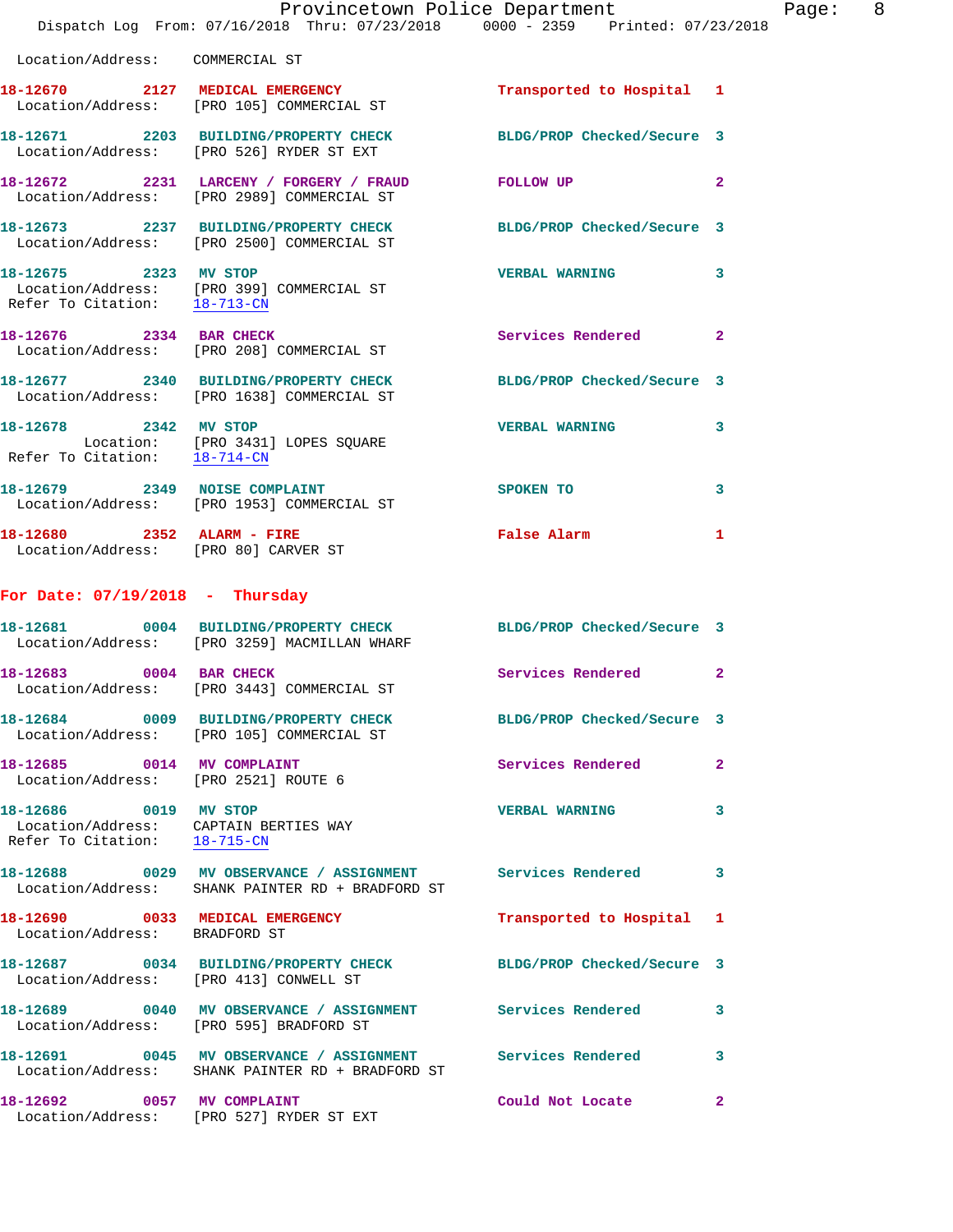|                                                       | Dispatch Log From: 07/16/2018 Thru: 07/23/2018 0000 - 2359 Printed: 07/23/2018                                       | Provincetown Police Department | Page: 9        |
|-------------------------------------------------------|----------------------------------------------------------------------------------------------------------------------|--------------------------------|----------------|
|                                                       | 18-12693 0102 MV DISABLED<br>Location/Address: [PRO 2521] ROUTE 6                                                    | Services Rendered 2            |                |
|                                                       | 18-12695 0118 BUILDING/PROPERTY CHECK BLDG/PROP Checked/Secure 3<br>Location/Address: [PRO 569] WINSLOW ST           |                                |                |
|                                                       | 18-12696 0119 ASSAULT<br>Location/Address: CARVER ST + BRADFORD ST                                                   | Services Rendered 1            |                |
|                                                       | 18-12697   0121   BUILDING/PROPERTY CHECK   BLDG/PROP Checked/Secure 3<br>Location/Address: [PRO 488] MAYFLOWER ST   |                                |                |
|                                                       | 18-12698 0146 MV OBSERVANCE / ASSIGNMENT Services Rendered 3<br>Location/Address: BRADFORD ST + HOWLAND ST           |                                |                |
| 18-12699 0157 MV STOP<br>Refer To Citation: 18-716-CN | Location/Address: COMMERCIAL ST + HOWLAND ST                                                                         | <b>VERBAL WARNING</b>          | 3              |
|                                                       | 18-12700 0202 BUILDING/PROPERTY CHECK BLDG/PROP Checked/Secure 3<br>Location/Address: [PRO 3430] COMMERCIAL ST       |                                |                |
|                                                       | 18-12702 0214 MV OBSERVANCE / ASSIGNMENT Services Rendered 3<br>Location/Address: SHANK PAINTER RD + JEROME SMITH RD |                                |                |
|                                                       | 18-12701 0220 BUILDING/PROPERTY CHECK<br>Location/Address: [PRO 530] SHANK PAINTER RD                                | BLDG/PROP Checked/Secure 3     |                |
| Location/Address: WINTHROP ST                         | 18-12703 0221 MEDICAL EMERGENCY                                                                                      | Transported to Hospital 1      |                |
|                                                       | 18-12704 0252 ASSIST CITIZEN<br>Location/Address: [PRO 396] COMMERCIAL ST                                            | Services Rendered 3            |                |
|                                                       | 18-12739 0315 MV DISABLED<br>Location/Address: [PRO 2164] COMMERCIAL ST                                              | Services Rendered 2            |                |
|                                                       | 18-12708 0436 BUILDING/PROPERTY CHECK BLDG/PROP Checked/Secure 3<br>Location/Address: [PRO 517] RACE POINT RD        |                                |                |
| Location/Address: ROUTE 6 + HOWLAND ST                | 18-12710 0528 MV OBSERVANCE / ASSIGNMENT Services Rendered                                                           |                                | 3              |
|                                                       | 18-12709 0532 MV OBSERVANCE / ASSIGNMENT Services Rendered<br>Location/Address: HIGH POLE HILL + BRADFORD ST         |                                | 3              |
| Location/Address: [PRO 58] BRADFORD ST                | 18-12711 0549 MV OBSERVANCE / ASSIGNMENT Services Rendered                                                           |                                | 3              |
|                                                       | 18-12712 0607 PARK, WALK & TALK 3 Services Rendered<br>Location: [PRO 3431] LOPES SQUARE                             |                                | $\overline{2}$ |
|                                                       | 18-12713 0707 PARK, WALK & TALK<br>Location/Address: [PRO 3314] COMMERCIAL ST                                        | Services Rendered              | $\mathbf{2}$   |
|                                                       | 18-12714 0718 PARK, WALK & TALK 3 Services Rendered<br>Location/Address: [PRO 2500] COMMERCIAL ST                    |                                | $\overline{a}$ |
| Location/Address: ROUTE 6                             | 18-12716 0745 MV OBSERVANCE / ASSIGNMENT Services Rendered                                                           |                                | 3              |
|                                                       | 18-12717 0801 MV COMPLAINT<br>Location/Address: [PRO 2637] COMMERCIAL ST                                             | Services Rendered              | $\overline{2}$ |
|                                                       | 18-12718 0825 MV TOW & HOLD<br>Location/Address: [PRO 414] CONWELL ST                                                | Services Rendered              | $\mathbf{2}$   |
| 18-12719 0830 ABANDONED MV                            | Location/Address: [PRO 433] RYDER ST EXT                                                                             | Services Rendered              | $\overline{2}$ |
| 18-12720 0858 MV COMPLAINT                            |                                                                                                                      | Services Rendered              | $\mathbf{2}$   |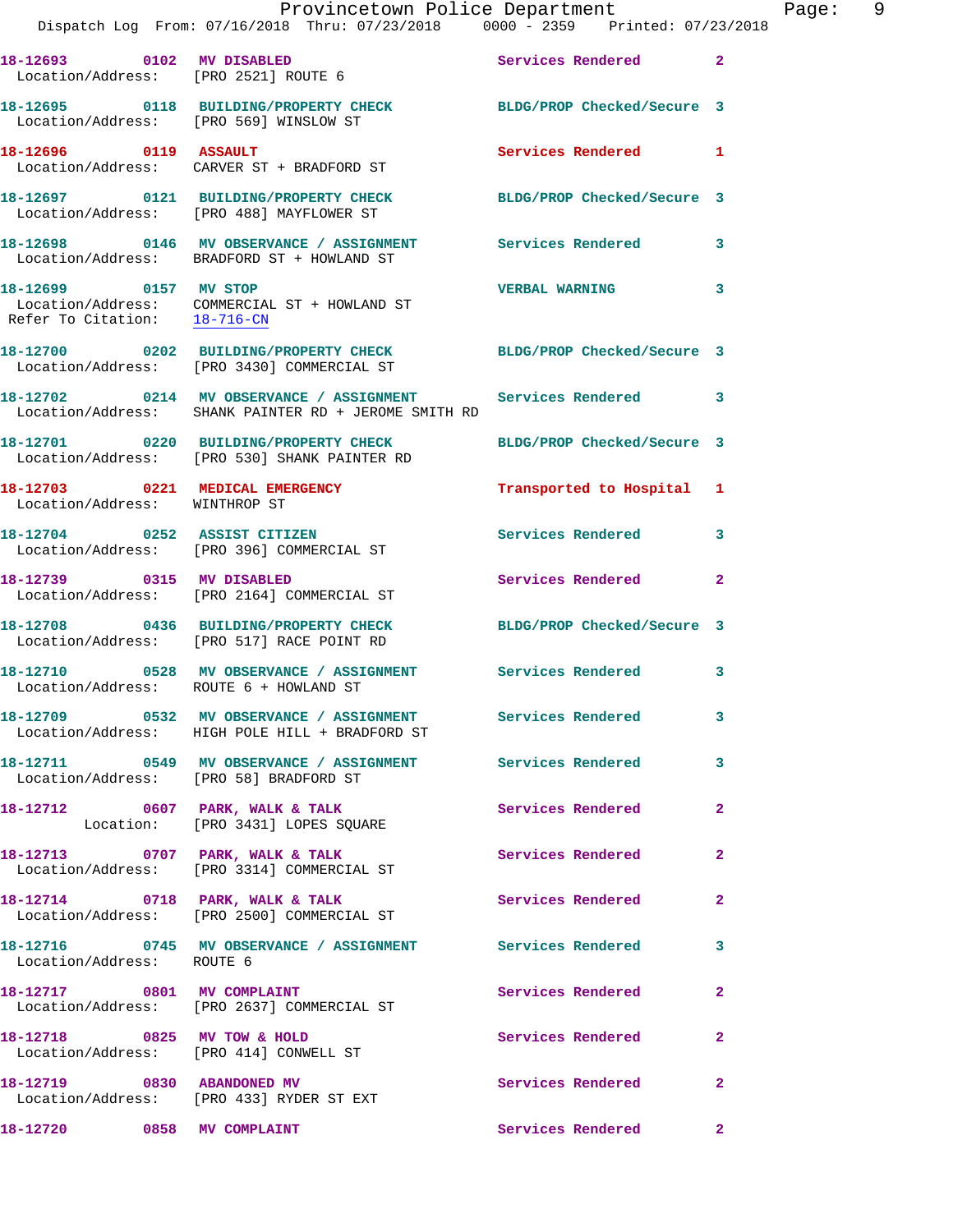|                                                       | Provincetown Police Department<br>Dispatch Log From: 07/16/2018 Thru: 07/23/2018 0000 - 2359 Printed: 07/23/2018 |                            |                |
|-------------------------------------------------------|------------------------------------------------------------------------------------------------------------------|----------------------------|----------------|
| Location/Address: [TRU 80] ROUTE 6                    |                                                                                                                  |                            |                |
|                                                       | 18-12721 0935 MEDICAL EMERGENCY<br>Location/Address: [PRO 2426] COMMERCIAL ST                                    | Transported to Hospital 1  |                |
|                                                       |                                                                                                                  | BLDG/PROP Checked/Secure 3 |                |
| 18-12724 0956 FOX CALL                                | Location/Address: [PRO 1433] SOPER ST                                                                            | <b>Services Rendered</b>   | $\mathbf{2}$   |
|                                                       | 18-12723 1000 MV OBSERVANCE / ASSIGNMENT Services Rendered<br>Location/Address: [PRO 444] HIGH POLE HILL         |                            | 3              |
| 18-12725 1001 MV STOP<br>Refer To Citation: 18-717-CN | Location/Address: [PRO 2577] BRADFORD ST                                                                         | <b>VERBAL WARNING</b>      | 3              |
|                                                       | 18-12726 1011 BUILDING/PROPERTY CHECK BLDG/PROP Checked/Secure 3<br>Location/Address: [PRO 3259] MACMILLAN WHARF |                            |                |
|                                                       | 18-12728 1036 MV PRIVATE TOW<br>Location/Address: [PRO 433] RYDER ST EXT                                         | <b>Vehicle Towed</b>       | $\mathbf{2}$   |
|                                                       | 18-12729 1036 SERVICE CALL - POLICE Services Rendered<br>Location/Address: [PRO 3296] SHANK PAINTER RD           |                            | 3              |
|                                                       | 18-12730 1058 ANIMAL CALL<br>Location/Address: [PRO 3678] PLEASANT ST                                            | Services Rendered          | $\mathbf{2}$   |
| 18-12731 1104 MV COMPLAINT                            | Location/Address: [PRO 3094] COMMERCIAL ST                                                                       | Services Rendered          | $\mathbf{2}$   |
|                                                       | 18-12732 1210 SERVICE CALL - POLICE<br>Location/Address: [PRO 516] RACE POINT RD                                 | <b>Services Rendered</b>   | 3              |
| Location/Address: [TRU 310] ROUTE 6                   | 18-12733 1248 ASSIST DEPARTMENT / MUTUAL AID Services Rendered                                                   |                            | 3              |
|                                                       | 18-12735 1318 MV COMPLAINT<br>Location/Address: [PRO 1638] COMMERCIAL ST                                         | <b>Services Rendered</b>   | $\overline{a}$ |
| 18-12736 1335 BY-LAW VIOLATION                        | Location/Address: [PRO 105] COMMERCIAL ST                                                                        | <b>GONE ON ARRIVAL</b>     |                |
| 18-12737 1405 CAT CALL                                | Location/Address: [PRO 395] COMMERCIAL ST                                                                        | Transferred Custody        | $\overline{a}$ |
| 18-12738 1520 BIKE - ACCIDENT                         | Location/Address: SHANK PAINTER RD + BRADFORD ST                                                                 | Services Rendered          | 1              |
|                                                       | 18-12740 1545 BY-LAW VIOLATION<br>Location/Address: [PRO 2849] COMMERCIAL ST                                     | <b>VERBAL WARNING</b>      | $\mathbf{2}$   |
|                                                       | 18-12741 1553 MEDICAL EMERGENCY<br>Location/Address: [PRO 440] HARRY KEMP WAY                                    | Transported to Hospital    | 1              |
|                                                       | 18-12742 1613 LARCENY / FORGERY / FRAUD SPOKEN TO<br>Location/Address: [PRO 2526] SHIPS WAY RD                   |                            | $\mathbf{2}$   |
|                                                       | 18-12744 1748 MV OBSERVANCE / ASSIGNMENT Services Rendered<br>Location/Address: [PRO 3670] SHANK PAINTER RD      |                            | 3              |
| Refer To Arrest: 18-128-AR                            | 18-12745 1754 DISORDERLY<br>Location/Address: [PRO 440] HARRY KEMP WAY                                           | Arrest(s) Made             | 1              |
|                                                       | 18-12746 1807 PARKING COMPLAINT<br>Location/Address: [PRO 536] SHANK PAINTER RD                                  | <b>Services Rendered</b>   | 3              |
|                                                       | 18-12747 1814 COMPLAINT - GENERAL                                                                                | Referred to Other Agency 3 |                |

Page:  $10$ <br> $18$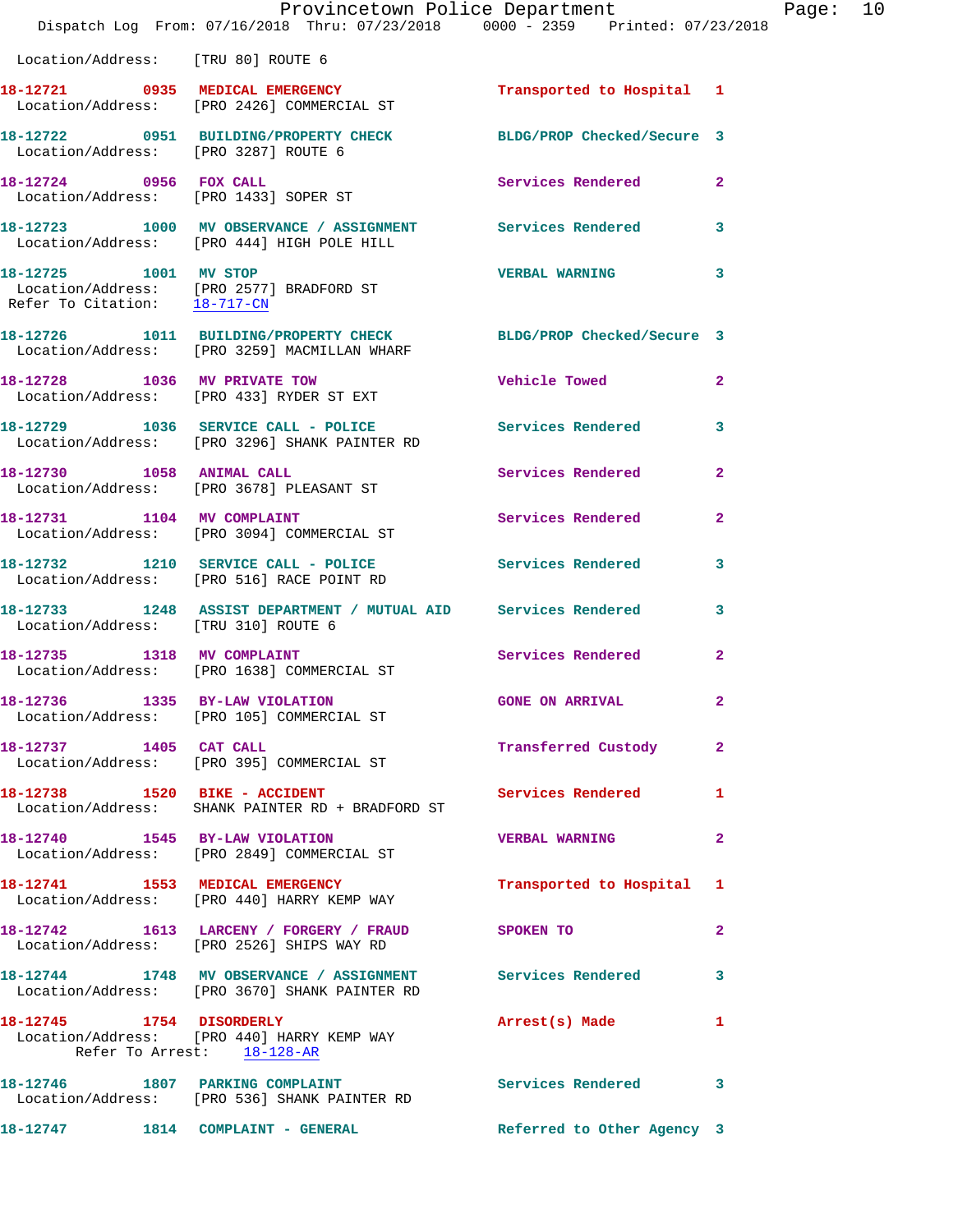|                                                                         | Provincetown Police Department<br>Dispatch Log From: 07/16/2018 Thru: 07/23/2018 0000 - 2359 Printed: 07/23/2018 |                            |                |
|-------------------------------------------------------------------------|------------------------------------------------------------------------------------------------------------------|----------------------------|----------------|
|                                                                         | Location/Address: [PRO 1778] SHANK PAINTER RD                                                                    |                            |                |
| 18-12748 1816 HAZARDS                                                   | Location/Address: [PRO 1892] SHANK PAINTER RD                                                                    | <b>Services Rendered</b>   | $\mathbf{2}$   |
|                                                                         | 18-12749 1904 MEDICAL EMERGENCY<br>Location/Address: [PRO 542] SHANK PAINTER RD                                  | Transported to Hospital    | 1              |
|                                                                         | 18-12750 2006 PARKING COMPLAINT<br>Location/Address: [PRO 692] AUNT SUKEYS WAY                                   | Citation / Warning Issue 3 |                |
| 18-12751 2011 LOST PROPERTY<br>Location/Address: [OT] PLEASANT ST       |                                                                                                                  | <b>Services Rendered</b>   | 3              |
|                                                                         | 18-12752 2015 PARK, WALK & TALK<br>Location: [PRO 3431] LOPES SQUARE                                             | <b>Services Rendered</b>   | $\mathbf{2}$   |
|                                                                         | 18-12754 2029 BY-LAW VIOLATION<br>Location/Address: [PRO 105] COMMERCIAL ST                                      | <b>VERBAL WARNING</b>      | 2              |
| 18-12755 2057 MV STOP<br>Refer To Citation: 18-718-CN                   | Location/Address: [PRO 2052] COMMERCIAL ST                                                                       | <b>VERBAL WARNING</b>      | 3              |
| 18-12756 2106 ALARM - GENERAL<br>Location/Address: [PRO 1026] OAK DR    |                                                                                                                  | False Alarm                | 1              |
|                                                                         | 18-12759 2157 MV STOP<br>Location/Address: [PRO 943] HARRY KEMP WAY<br>Refer To Citation: 18-719-CN              | <b>VERBAL WARNING</b>      | 3              |
| 18-12760 2214 LOST PROPERTY                                             | Location/Address: [PRO 3449] CAPTAIN BERTIES WAY                                                                 | <b>Services Rendered</b>   | 3              |
|                                                                         | 18-12761 2217 BUILDING/PROPERTY CHECK<br>Location/Address: [PRO 3259] MACMILLAN WHARF                            | BLDG/PROP Checked/Secure 3 |                |
| 18-12762 2237 NOISE COMPLAINT                                           | Location/Address: ATLANTIC AVE + BRADFORD ST                                                                     | SPOKEN TO                  | 3              |
| 18-12763 2304 ASSIST CITIZEN<br>Location/Address: [PRO 1568] COTTAGE ST |                                                                                                                  | <b>Services Rendered</b>   | 3              |
|                                                                         | 18-12764 2310 STREET PERFORMER COMPLAINT SPOKEN TO<br>Location/Address: [PRO 1952] COMMERCIAL ST                 |                            | 3              |
| Location/Address: COMMERCIAL ST                                         | 18-12765 2323 BUILDING/PROPERTY CHECK BLDG/PROP Checked/Secure 3                                                 |                            |                |
| Location/Address: [PRO 2520] PRINCE ST                                  | 18-12767 2333 BUILDING/PROPERTY CHECK BLDG/PROP Checked/Secure 3                                                 |                            |                |
| 18-12768 2335 BY-LAW VIOLATION<br>Location/Address: RYDER ST            |                                                                                                                  | SPOKEN TO                  | $\overline{2}$ |
|                                                                         | 18-12769 2340 BUILDING/PROPERTY CHECK BLDG/PROP Checked/Secure 3<br>Location/Address: [PRO 3259] MACMILLAN WHARF |                            |                |
| 18-12771 2358 MV STOP<br>Refer To Citation: 18-720-CN                   | Location: [PRO 3431] LOPES SQUARE                                                                                | <b>VERBAL WARNING</b>      | 3              |
| For Date: 07/20/2018 - Friday                                           |                                                                                                                  |                            |                |
|                                                                         | 18-12770 0006 BUILDING/PROPERTY CHECK<br>Location/Address: [PRO 186] COMMERCIAL ST                               | BLDG/PROP Checked/Secure 3 |                |

**18-12773 0016 MV OBSERVANCE / ASSIGNMENT Services Rendered 3**  Location/Address: [PRO 2494] BRADFORD ST

Page: 11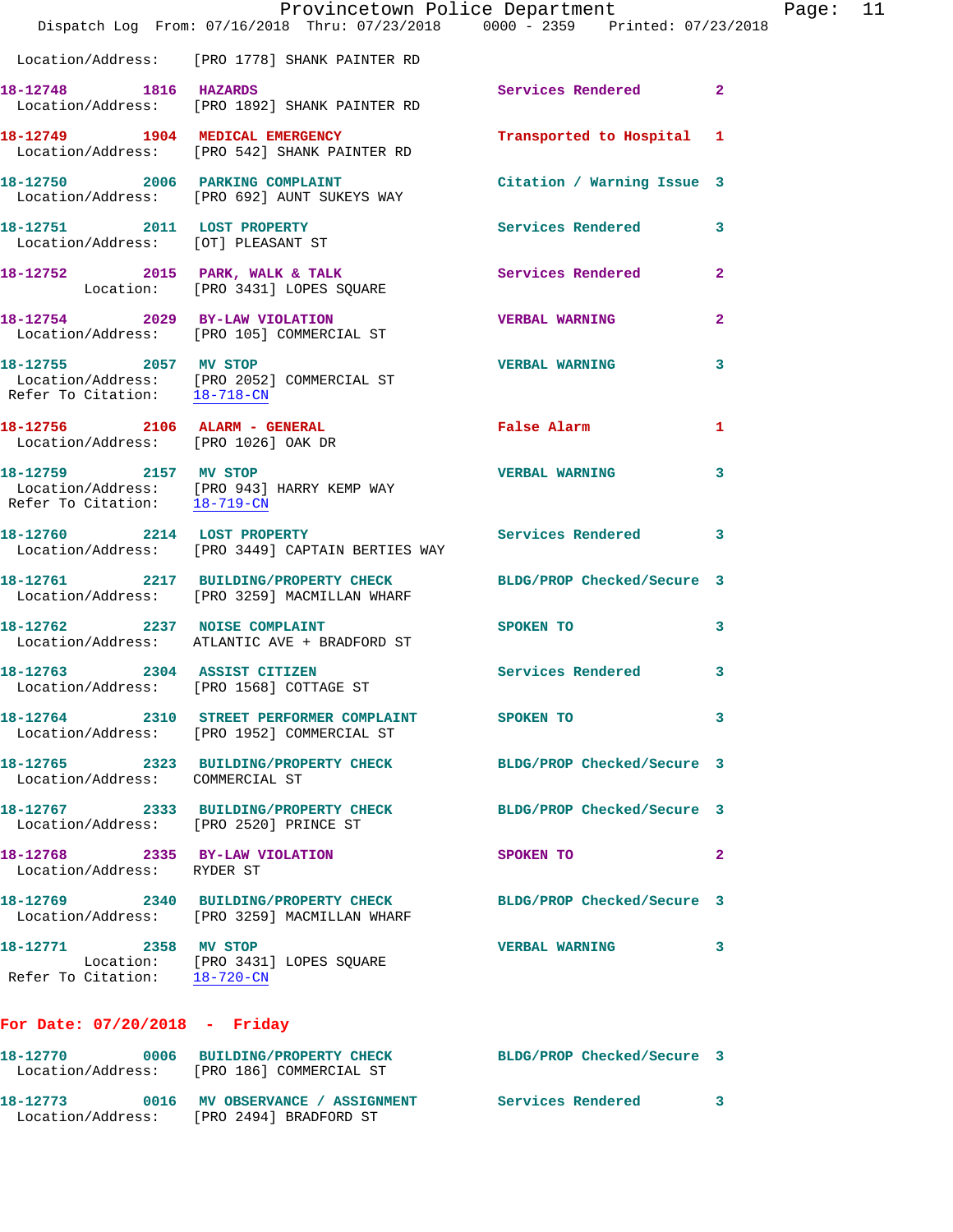|                                                                                               | Dispatch Log From: 07/16/2018 Thru: 07/23/2018 0000 - 2359 Printed: 07/23/2018                                 | Provincetown Police Department |              | Page: 12 |  |
|-----------------------------------------------------------------------------------------------|----------------------------------------------------------------------------------------------------------------|--------------------------------|--------------|----------|--|
|                                                                                               | 18-12774 0033 MV OBSERVANCE / ASSIGNMENT Services Rendered 3<br>Location/Address: RACE POINT RD + ROUTE 6      |                                |              |          |  |
|                                                                                               | 18-12775 0058 BUILDING/PROPERTY CHECK BLDG/PROP Checked/Secure 3<br>Location/Address: [PRO 440] HARRY KEMP WAY |                                |              |          |  |
| Location/Address: [PRO 94] BRADFORD ST                                                        | 18-12776 0110 MV OBSERVANCE / ASSIGNMENT Services Rendered 3                                                   |                                |              |          |  |
| 18-12777 0130 MV STOP                                                                         | Location/Address: [PRO 2577] BRADFORD ST<br>Refer To Citation: 18-721-CN                                       | VERBAL WARNING 3               |              |          |  |
|                                                                                               | 18-12778 0135 BUILDING/PROPERTY CHECK BLDG/PROP Checked/Secure 3<br>Location/Address: [PRO 569] WINSLOW ST     |                                |              |          |  |
|                                                                                               | 18-12779 0204 NOISE COMPLAINT<br>Location/Address: [PRO 1840] COMMERCIAL ST                                    | <b>SPOKEN TO</b>               | $\mathbf{3}$ |          |  |
|                                                                                               | 18-12780 0309 ALARM - GENERAL<br>Location/Address: [PRO 1228] COMMERCIAL ST                                    | BLDG/PROP Checked/Secure 1     |              | 1        |  |
|                                                                                               | 18-12781 0413 MEDICAL EMERGENCY<br>Location/Address: [PRO 3222] ALDEN ST                                       | Transported to Hospital 1      |              |          |  |
|                                                                                               | 18-12782 0427 BUILDING/PROPERTY CHECK BLDG/PROP Checked/Secure 3<br>Location/Address: [PRO 379] COMMERCIAL ST  |                                |              |          |  |
| Location/Address: [PRO 3287] ROUTE 6                                                          | 18-12783 0430 BUILDING/PROPERTY CHECK BLDG/PROP Checked/Secure 3                                               |                                |              |          |  |
|                                                                                               | 18-12784 0448 BUILDING/PROPERTY CHECK Services Rendered 3<br>Location/Address: [PRO 3259] MACMILLAN WHARF      |                                |              |          |  |
| Location/Address: [PRO 554] TREMONT ST                                                        | 18-12785 0559 BUILDING/PROPERTY CHECK BLDG/PROP Checked/Secure 3                                               |                                |              |          |  |
| 18-12786 0643 MV COLLISION<br>Refer To Accident: 18-76-AC                                     | Location/Address: [PRO 1293] BRADFORD ST + BANGS ST                                                            | Services Rendered 1            |              |          |  |
| 18-12787 0710 MEDICAL EMERGENCY                                                               | Location/Address: [PRO 3222] ALDEN ST                                                                          | Services Rendered 1            |              |          |  |
|                                                                                               | 18-12788 0800 ESCORT / TRANSPORT<br>Location/Address: [PRO 542] SHANK PAINTER RD<br>Refer To Arrest: 18-128-AR | Transferred Custody 3          |              |          |  |
|                                                                                               | 18-12789 0828 BUILDING/PROPERTY CHECK Services Rendered<br>Location/Address: [PRO 447] JEROME SMITH RD         |                                | 3            |          |  |
| 18-12790 0830 MV STOP<br>Refer To Citation: 18-722-CN                                         | Location/Address: CONWELL ST + ROUTE 6                                                                         | <b>VERBAL WARNING</b>          | 3            |          |  |
|                                                                                               | 18-12792 0849 SERVICE CALL - POLICE<br>Location/Address: [PRO 488] MAYFLOWER ST                                | Services Rendered              | 3            |          |  |
|                                                                                               | 18-12793 0929 ESCORT / TRANSPORT<br>Location/Address: [PRO 1645] HARRY KEMP WAY                                | Services Rendered              | 3            |          |  |
| 18-12794 1030 MV STOP<br>Location/Address: [PRO 521] ROUTE 6<br>Refer To Citation: T1244161   |                                                                                                                | Citation / Warning Issue 3     |              |          |  |
| 18-12795 1105 MV STOP<br>Location/Address: [PRO 2521] ROUTE 6<br>Refer To Citation: 18-723-CN |                                                                                                                | <b>VERBAL WARNING</b>          | 3            |          |  |
| 18-12796 1115 MV STOP<br>Location/Address: [PRO 2479] ROUTE 6                                 |                                                                                                                | Citation / Warning Issue 3     |              |          |  |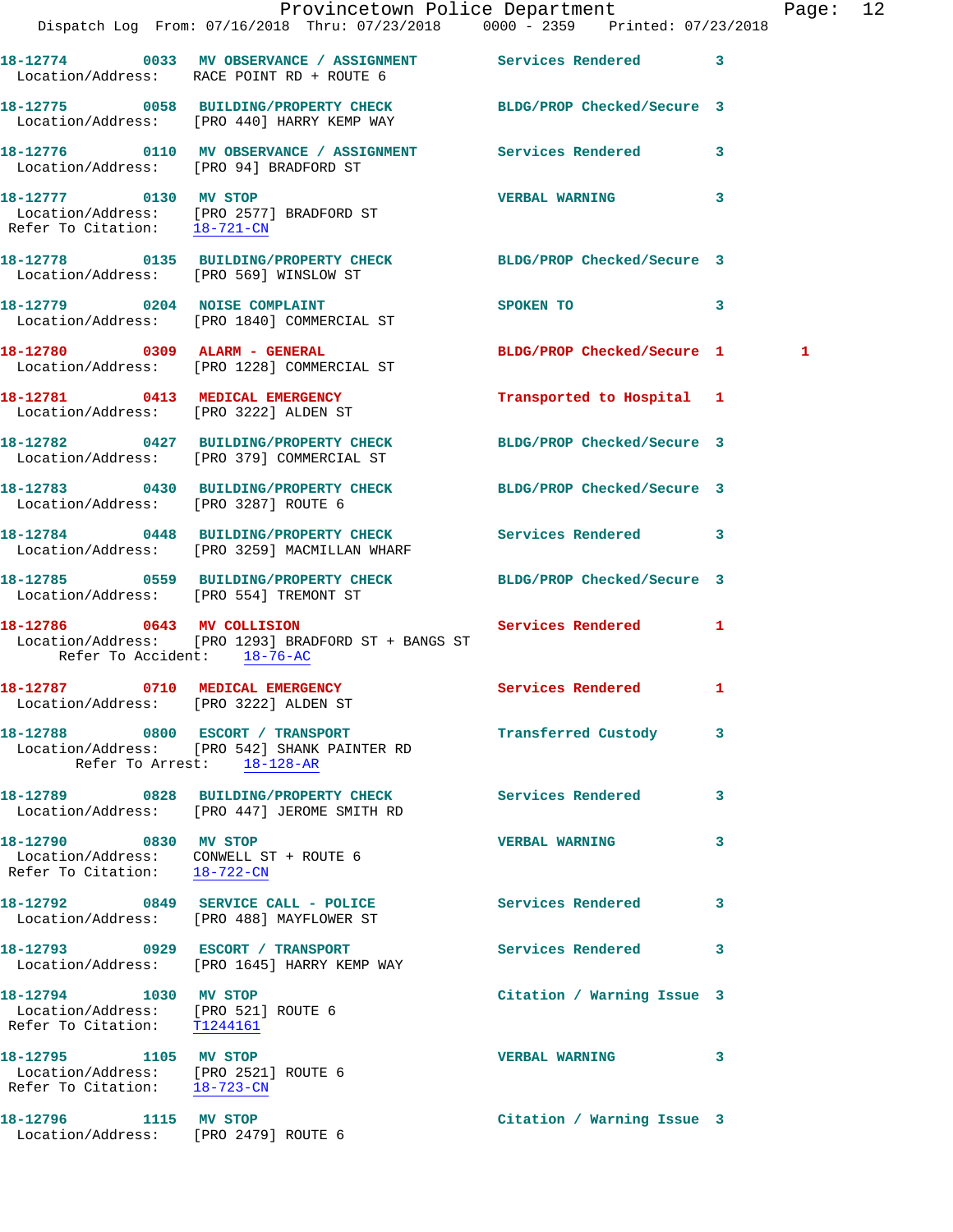Refer To Citation: R8381623

|                                                                                                | 18-12797 1115 MINOR MVA/PAST OCCURRED<br>Location/Address: [PRO 3296] SHANK PAINTER RD | Services Rendered 1        |                |
|------------------------------------------------------------------------------------------------|----------------------------------------------------------------------------------------|----------------------------|----------------|
| 18-12798 1127 LOST BROWN WALLET                                                                | Location/Address: [PRO 542] SHANK PAINTER RD                                           | <b>Services Rendered</b>   | 3              |
| 18-12799 1128 PARKING COMPLAINT<br>Location/Address: PEARL ST                                  |                                                                                        | <b>GONE ON ARRIVAL</b>     | 3              |
|                                                                                                | 18-12800 1151 PARK, WALK & TALK<br>Location/Address: [PRO 488] MAYFLOWER ST            | Services Rendered          | $\mathbf{2}$   |
|                                                                                                | 18-12802 1153 NOISE COMPLAINT<br>Location/Address: [PRO 927] FRANKLIN ST               | <b>Services Rendered</b>   | 3              |
| 18-12803 1238 BIKE - ACCIDENT                                                                  | Location/Address: [PRO 1892] SHANK PAINTER RD                                          | Services Rendered          | 1              |
|                                                                                                | 18-12804 1246 TRAFFIC CONTROL<br>Location/Address: CONWELL ST + BRADFORD ST            | Services Rendered          | 3              |
|                                                                                                | 18-12805 1247 MEDICAL EMERGENCY<br>Location/Address: [PRO 2426] COMMERCIAL ST          | <b>PATIENT REFUSAL</b>     | 1              |
| 18-12806 1252 ANIMAL CALL                                                                      | Location/Address: [PRO 1674] BRADFORD ST                                               | Services Rendered          | $\mathbf{2}$   |
|                                                                                                | 18-12807 1322 TSA CHECKPOINT TEST<br>Location/Address: [PRO 516] RACE POINT RD         | Services Rendered          | $\mathbf{2}$   |
| 18-12808 1324 DOG IN MV                                                                        | Location/Address: [PRO 3296] SHANK PAINTER RD                                          | <b>GONE ON ARRIVAL</b>     | $\mathbf{2}$   |
|                                                                                                | 18-12810 1444 LOST PROPERTY<br>Location/Address: [PRO 542] SHANK PAINTER RD            | No Action Required         | 3              |
| 18-12813 1551 MV STOP<br>Location/Address: ROUTE 6<br>Refer To Citation: $\frac{18-724-CN}{2}$ |                                                                                        | <b>VERBAL WARNING</b>      | 3              |
|                                                                                                | 18-12814 1555 MEDICAL EMERGENCY<br>Location/Address: [PRO 106] COMMERCIAL ST           | <b>PATIENT REFUSAL</b>     | $\mathbf{1}$   |
|                                                                                                | 18-12815 1602 HARASSMENT / THREATS<br>Location/Address: [PRO 1193] COMMERCIAL ST       | SPOKEN TO                  | $\mathbf{2}$   |
| 18-12816   1617   ANIMAL CALL<br>Location/Address: [TRU 95] ROUTE 6                            |                                                                                        | Referred to Other Agency 2 |                |
|                                                                                                | 18-12817 1634 MEDICAL EMERGENCY<br>Location/Address: [PRO 526] RYDER ST EXT            | <b>PATIENT REFUSAL</b>     | $\mathbf{1}$   |
|                                                                                                | 18-12818 1650 MEDICAL EMERGENCY<br>Location/Address: [PRO 146] COMMERCIAL ST           | <b>PATIENT REFUSAL</b>     | 1              |
| 18-12820 1720 LOST PROPERTY<br>Location/Address: PLEASANT ST                                   |                                                                                        | <b>Services Rendered</b>   | 3              |
| 18-12823 1757 ASSIST CITIZEN                                                                   | Location/Address: COMMERCIAL ST + BRADFORD ST                                          | No Action Required         | 3              |
| 18-12821 1801 MEDICAL EMERGENCY                                                                | Location/Address: [PRO 2832] COMMERCIAL ST                                             | Transported to Hospital 1  |                |
|                                                                                                | 18-12822 1818 HARASSMENT / THREATS<br>Location/Address: [PRO 3670] SHANK PAINTER RD    | SPOKEN TO                  | $\overline{a}$ |
| 18-12824 1848 BIKE - ACCIDENT                                                                  | Location/Address: RYDER ST + COMMERCIAL ST                                             | <b>PATIENT REFUSAL</b>     | 1              |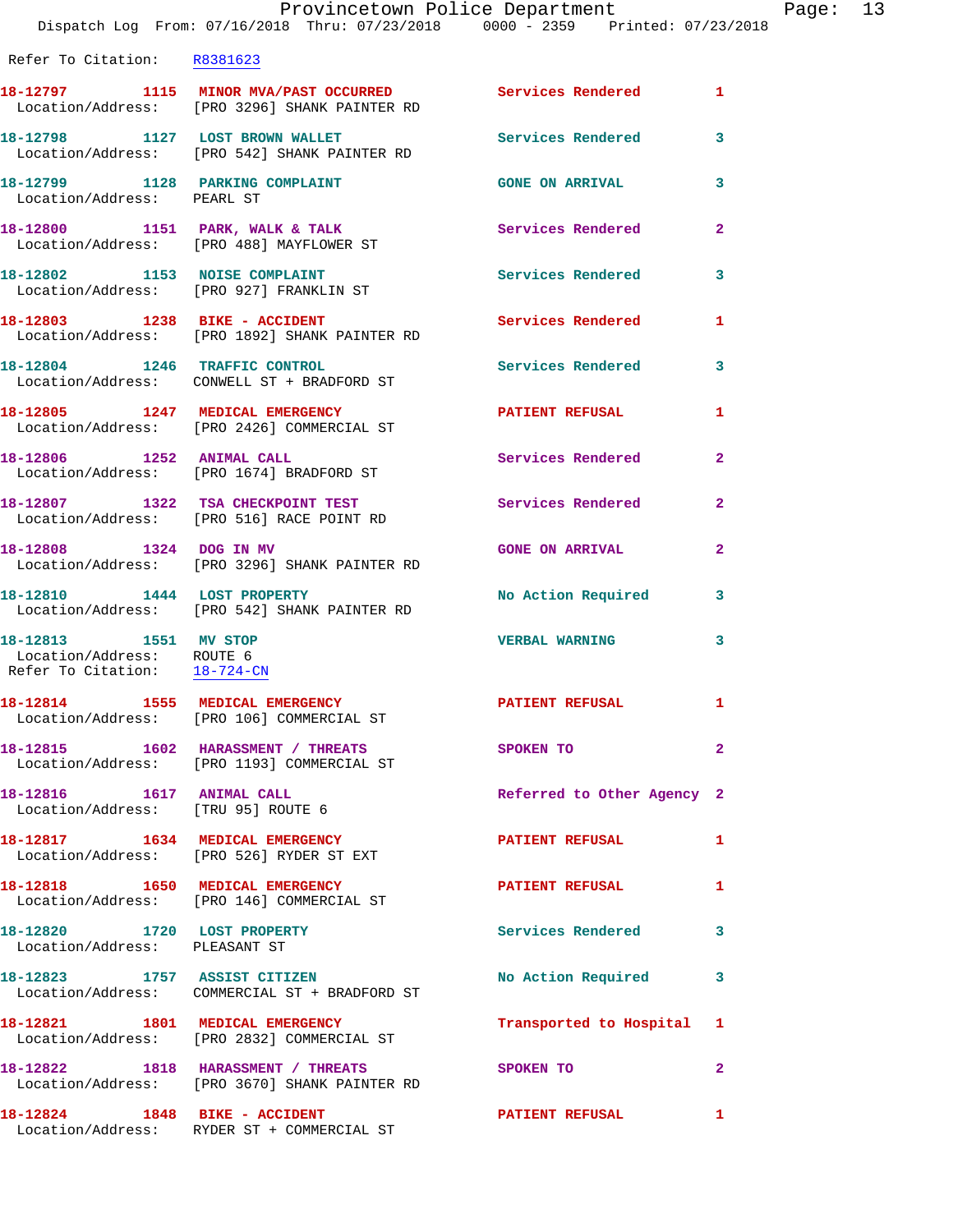|                                                                                                     | 18-12825 1903 ALARM - GENERAL<br>Location/Address: [PRO 2315] CONWELL ST                                     | Services Rendered 1        |                |
|-----------------------------------------------------------------------------------------------------|--------------------------------------------------------------------------------------------------------------|----------------------------|----------------|
|                                                                                                     | 18-12826 1933 BY-LAW VIOLATION<br>Location/Address: [PRO 385] COMMERCIAL ST                                  | Citation / Warning Issue 2 |                |
|                                                                                                     | 18-12828 2027 MEDICAL EMERGENCY<br>Location/Address: [PRO 1892] SHANK PAINTER RD                             | <b>PATIENT REFUSAL</b>     | 1              |
| 18-12829 2033 GENERAL INFO                                                                          | Location/Address: [PRO 542] SHANK PAINTER RD                                                                 | Services Rendered 3        |                |
| 18-12830 2039 MV STOP<br>Location/Address: [PRO 31] BRADFORD ST<br>Refer To Citation: 18-725-CN     |                                                                                                              | <b>VERBAL WARNING</b>      | 3              |
|                                                                                                     | 18-12831 2042 PARKING COMPLAINT<br>Location/Address: FISHBURN CT + PEARL ST                                  | Citation / Warning Issue 3 |                |
| 18-12832 2049 MV STOP<br>Location/Address: ROUTE 6<br>Refer To Citation: 18-726-CN                  |                                                                                                              | <b>VERBAL WARNING</b>      | 3              |
| 18-12833 2056 MV STOP<br>Location/Address: ROUTE 6<br>Refer To Citation: 18-727-CN                  |                                                                                                              | <b>VERBAL WARNING</b>      | $\mathbf{3}$   |
| 18-12834 2105 ANIMAL CALL<br>Location/Address: [PRO 625] DEWEY AVE                                  |                                                                                                              | Services Rendered 2        |                |
|                                                                                                     | 18-12835 2108 MEDICAL EMERGENCY<br>Location/Address: [PRO 269] COMMERCIAL ST                                 | <b>PATIENT REFUSAL</b>     | $\mathbf{1}$   |
| 18-12836 2110 MEDICAL EMERGENCY<br>Location/Address: [PRO 1488] PEARL ST                            |                                                                                                              | Transported to Hospital 1  |                |
| 18-12837 2117 MV COLLISION<br>Location/Address: ROUTE 6 + HOWLAND ST<br>Refer To Accident: 18-77-AC |                                                                                                              | Services Rendered 1        |                |
|                                                                                                     | 18-12838 2120 DISTURBANCE - FIGHT / ARGUMENT GONE ON ARRIVAL 1<br>Location/Address: [PRO 3443] COMMERCIAL ST |                            |                |
|                                                                                                     | 18-12839 2130 COMPLAINT - GENERAL<br>Location/Address: [PRO 196] COMMERCIAL ST                               | <b>SPOKEN TO</b>           |                |
|                                                                                                     | 18-12840 2242 MEDICAL EMERGENCY<br>Location/Address: [PRO 208] COMMERCIAL ST                                 | <b>PATIENT REFUSAL</b>     | $\mathbf{1}$   |
| 18-12842 2317 MEDICAL EMERGENCY                                                                     | Location/Address: [PRO 542] SHANK PAINTER RD                                                                 | Services Rendered          | $\mathbf{1}$   |
| 18-12844 2322 NOISE COMPLAINT                                                                       | Location/Address: WEST VINE ST + BRADFORD ST EXT                                                             | Services Rendered          | 3              |
| 18-12845 2328 ANIMAL CALL                                                                           | Location/Address: [PRO 3456] RYDER ST EXT                                                                    | Services Rendered          | $\overline{2}$ |
| 18-12847 2356 BAR CHECK                                                                             | Location/Address: [PRO 3443] COMMERCIAL ST                                                                   | Services Rendered          | $\mathbf{2}$   |
|                                                                                                     | 18-12848 2359 BUILDING/PROPERTY CHECK<br>Location/Address: [PRO 526] RYDER ST EXT                            | BLDG/PROP Checked/Secure 3 |                |
|                                                                                                     |                                                                                                              |                            |                |

## **For Date: 07/21/2018 - Saturday**

| 18-12849          | 0000 BAR CHECK |                         | Services Rendered |  |
|-------------------|----------------|-------------------------|-------------------|--|
| Location/Address: |                | [PRO 399] COMMERCIAL ST |                   |  |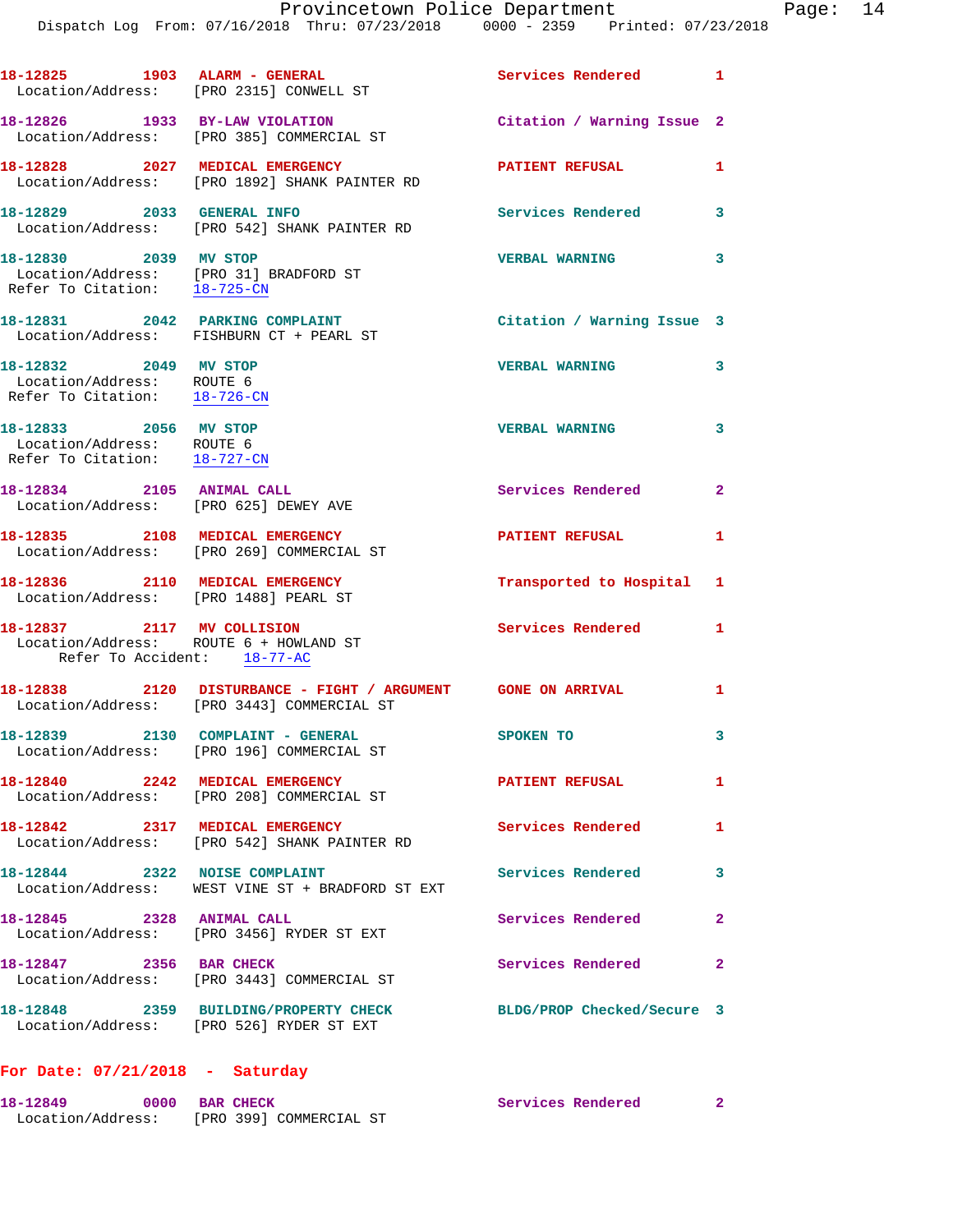|                                                           | Dispatch Log From: 07/16/2018 Thru: 07/23/2018 0000 - 2359 Printed: 07/23/2018                                        | Provincetown Police Department |                         | Page: 15 |  |
|-----------------------------------------------------------|-----------------------------------------------------------------------------------------------------------------------|--------------------------------|-------------------------|----------|--|
| Location/Address: [PRO 521] ROUTE 6                       | 18-12851 0000 BUILDING/PROPERTY CHECK Services Rendered 3                                                             |                                |                         |          |  |
|                                                           | 18-12850 0005 BAR CHECK<br>Location/Address: [PRO 2737] COMMERCIAL ST                                                 | Services Rendered 2            |                         |          |  |
|                                                           | 18-12853 0017 MV OBSERVANCE / ASSIGNMENT Services Rendered 3<br>Location/Address: SHANK PAINTER RD + BRADFORD ST      |                                |                         |          |  |
|                                                           | 18-12852 0022 PARK, WALK & TALK 3 Services Rendered 2<br>Location/Address: [PRO 3870] COMMERCIAL ST                   |                                |                         |          |  |
|                                                           | 18-12854 0040 MV OBSERVANCE / ASSIGNMENT Services Rendered<br>Location/Address: BRADFORD ST + HOWLAND ST              |                                | $\overline{\mathbf{3}}$ |          |  |
| 18-12855 0044 MV STOP                                     | Location/Address: [PRO 3456] RYDER ST EXT<br>Refer To Citation: 18-728-CN                                             | <b>VERBAL WARNING</b>          | $\overline{\mathbf{3}}$ |          |  |
|                                                           | 18-12856 0048 MV STOP<br>Location/Address: [PRO 2263] COMMERCIAL ST<br>Refer To Citation: 18-729-CM                   | <b>VERBAL WARNING</b>          | $\mathbf{3}$            |          |  |
|                                                           | 18-12858 0055 MV STOP<br>Location/Address: [PRO 1708] BRADFORD ST<br>Refer To Citation: $\frac{18-730-CM}{18-730-CM}$ | VERBAL WARNING 3               |                         |          |  |
|                                                           | 18-12859 0113 BIKE - ACCIDENT<br>Location/Address: [PRO 3380] COMMERCIAL ST                                           | Transported to Hospital 1      |                         |          |  |
|                                                           | 18-12860 0130 NOISE COMPLAINT<br>Location/Address: [PRO 690] ATWOOD AVE                                               | SPOKEN TO THE STRIKE SPOKEN TO | 3                       |          |  |
|                                                           | 18-12863 0145 MEDICAL EMERGENCY<br>Location/Address: [PRO 525] COMMERCIAL ST                                          | Transported to Hospital 1      |                         |          |  |
|                                                           | 18-12866 0342 BUILDING/PROPERTY CHECK<br>Location/Address: [PRO 413] CONWELL ST                                       | BLDG/PROP Checked/Secure 3     |                         |          |  |
|                                                           | 18-12867 0420 PARK, WALK & TALK Services Rendered 2<br>Location/Address: [PRO 3259] MACMILLAN WHARF                   |                                |                         |          |  |
|                                                           | 18-12868 0510 BUILDING/PROPERTY CHECK<br>Location/Address: [PRO 3151] COMMERCIAL ST                                   | BLDG/PROP Checked/Secure 3     |                         |          |  |
|                                                           | 18-12869 0531 B & E / BURGLARY<br>Location/Address: [PRO 1759] COMMERCIAL ST                                          | Services Rendered              | $\mathbf{2}$            |          |  |
|                                                           | 18-12871 0749 PARK, WALK & TALK<br>Location/Address: [PRO 388] COMMERCIAL ST                                          | Services Rendered              | $\mathbf{2}$            |          |  |
| 18-12874 0811 MV COMPLAINT                                | Location/Address: RYDER ST + BRADFORD ST                                                                              | <b>VERBAL WARNING</b>          | 2                       |          |  |
| Location/Address: ROUTE 6 + SNAIL RD                      | 18-12873 0814 MV OBSERVANCE / ASSIGNMENT Services Rendered                                                            |                                | 3                       |          |  |
| 18-12875 0822 MV STOP                                     | Location/Address: [PRO 2558] BRADFORD ST<br>Refer To Citation: 18-731-CN                                              | Services Rendered              | 3                       |          |  |
|                                                           | 18-12877  0902 BUILDING/PROPERTY CHECK<br>Location/Address: [PRO 2483] COMMERCIAL ST                                  | BLDG/PROP Checked/Secure 3     |                         |          |  |
| 18-12878 0907 MV HIT & RUN<br>Refer To Accident: 18-78-AC | Location/Address: [PRO 57] BRADFORD ST                                                                                | Services Rendered              | $\mathbf{2}$            | 1        |  |
| 18-12879 0922 LOST WALLET                                 |                                                                                                                       | Services Rendered 3            |                         |          |  |

Location/Address: [PRO 542] SHANK PAINTER RD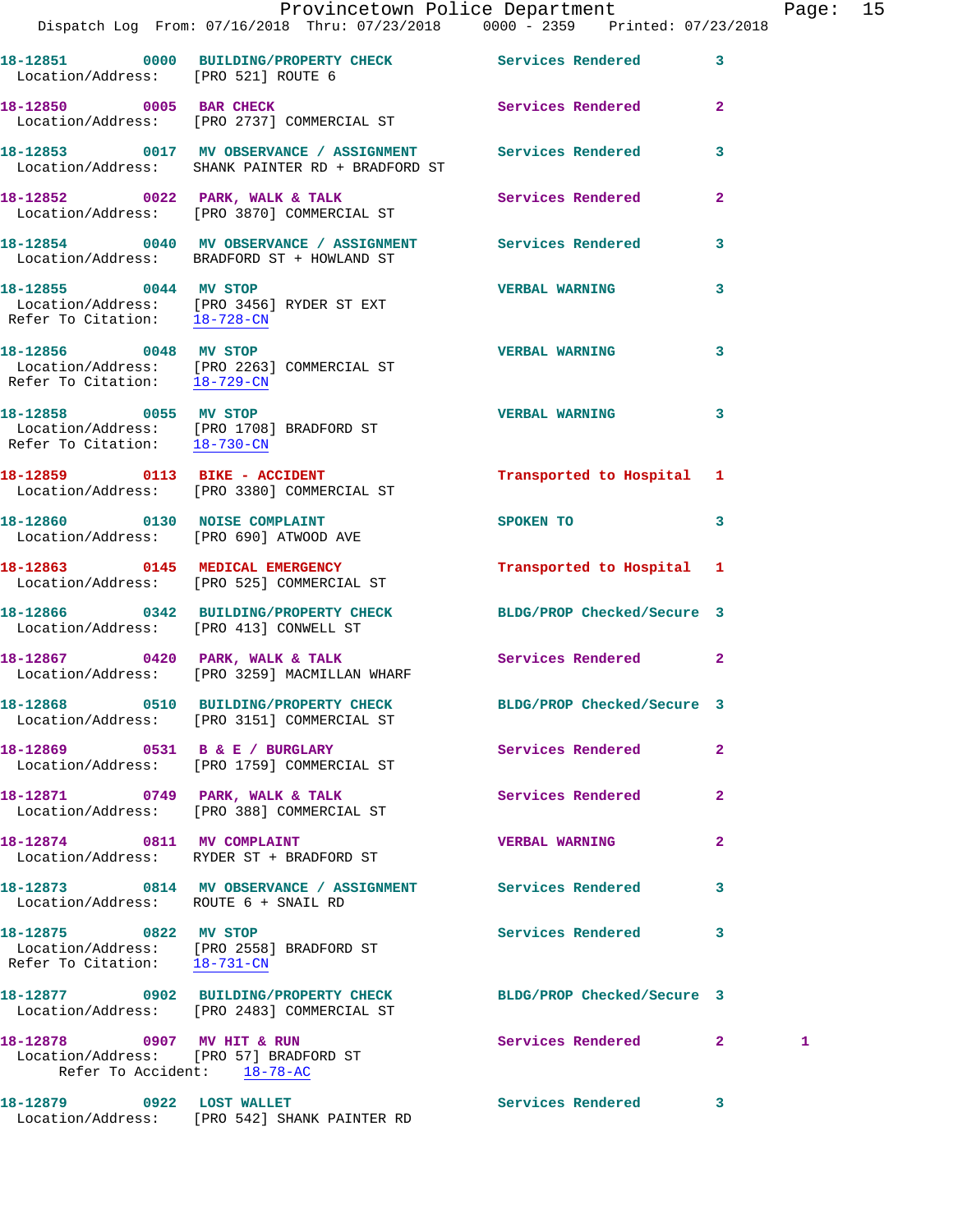|                                                        | Dispatch Log From: 07/16/2018 Thru: 07/23/2018 0000 - 2359 Printed: 07/23/2018                                            | Provincetown Police Department |                         | Page: 16 |  |
|--------------------------------------------------------|---------------------------------------------------------------------------------------------------------------------------|--------------------------------|-------------------------|----------|--|
|                                                        |                                                                                                                           |                                |                         | 1        |  |
|                                                        | 18-12880 0936 B & E / BURGLARY Services Rendered 2<br>Location/Address: [PRO 1894] WINSLOW ST                             |                                |                         |          |  |
|                                                        | 18-12881 1002 ANIMAL CALL<br>Location/Address: [PRO 3075] SHANK PAINTER RD                                                | Services Rendered 2            |                         |          |  |
|                                                        | 18-12882 1004 MEDICAL EMERGENCY Services Rendered 1 Location/Address: [PRO 1892] SHANK PAINTER RD                         |                                |                         |          |  |
|                                                        | 18-12883 1026 FOLLOW UP<br>Location/Address: [PRO 3094] COMMERCIAL ST                                                     | <b>FOLLOW UP</b>               | $\mathbf{2}$            |          |  |
|                                                        | 18-12884 1044 DOG MV CHECK<br>Location/Address: [PRO 3296] SHANK PAINTER RD                                               | SPOKEN TO                      | $\overline{2}$          |          |  |
|                                                        | 18-12885 1050 LOST IPHONE<br>Location/Address: [PRO 542] SHANK PAINTER RD                                                 | Services Rendered 3            |                         |          |  |
|                                                        | 18-12886 1121 MV OBSERVANCE / ASSIGNMENT Services Rendered 3<br>Location/Address: STANDISH ST + BRADFORD ST               |                                |                         |          |  |
| Refer To Arrest: 18-131-AR                             | 18-12888 1124 B & E / BURGLARY<br>Location/Address: [PRO 105] COMMERCIAL ST                                               | Arrest(s) Made 2               |                         | 1        |  |
| Location/Address: COMMERCIAL ST                        | 18-12889 1124 LOST PROPERTY                                                                                               | Services Rendered 3            |                         |          |  |
|                                                        | 18-12890 1128 FIRE - STRUCTURE<br>Location/Address: [PRO 408] CONWELL ST                                                  | Services Rendered 1            |                         |          |  |
|                                                        | 18-12891 1308 BY-LAW VIOLATION<br>Location/Address: [PRO 3801] COMMERCIAL ST                                              | SPOKEN TO AND TO A SPOKEN TO   | $\mathbf{2}$            |          |  |
|                                                        | 18-12892 1325 LOST IPHONE 8<br>Location/Address: [PRO 2386] NELSON AVE                                                    | Services Rendered              | $\overline{\mathbf{3}}$ |          |  |
| Location/Address: BRADFORD ST                          | 18-12893 1326 LOST PROPERTY                                                                                               | Services Rendered 3            |                         |          |  |
|                                                        | 18-12895 1359 BARKING DOG COMPLAINT Could Not Locate 2<br>Location/Address: [PRO 1072] PLEASANT ST                        |                                |                         |          |  |
|                                                        | 18-12897 1410 MEDICAL EMERGENCY<br>Location/Address: [PRO 542] SHANK PAINTER RD<br>Refer To Arrest: 18-131-AR             | Transported to Hospital 1      |                         |          |  |
|                                                        | 18-12898 1420 ASSIST CITIZEN<br>Location/Address: [PRO 1451] BRADFORD ST                                                  | Unfounded                      | 3                       |          |  |
| 18-12899 1452 ANIMAL CALL                              | Location/Address: [PRO 526] RYDER ST EXT                                                                                  | SPOKEN TO                      | $\mathbf{2}$            |          |  |
| 18-12904 1500 FOLLOW UP<br>Refer To Accident: 18-77-AC | Location/Address: [PRO 542] SHANK PAINTER RD                                                                              | Services Rendered              | $\mathbf{2}$            |          |  |
|                                                        | 18-12900 1524 PARK, WALK & TALK<br>Location/Address: [PRO 105] COMMERCIAL ST                                              | No Action Required             | 2                       |          |  |
| Location/Address: [OT 8] PARK ST                       | 18-12902 1533 ESCORT / TRANSPORT<br>Refer To Arrest: 18-131-AR                                                            | Services Rendered 3            |                         |          |  |
|                                                        | 18-12908 1711 MV STOP<br>Location/Address: [PRO 539] SHANK PAINTER RD<br>Refer To Citation: $\frac{18-732-CN}{18-732-CN}$ | <b>VERBAL WARNING</b>          | 3                       |          |  |
|                                                        | 18-12907 1714 MV OBSERVANCE / ASSIGNMENT<br>Location/Address: SHANK PAINTER RD + PROVINCE RD                              | No Action Required 3           |                         |          |  |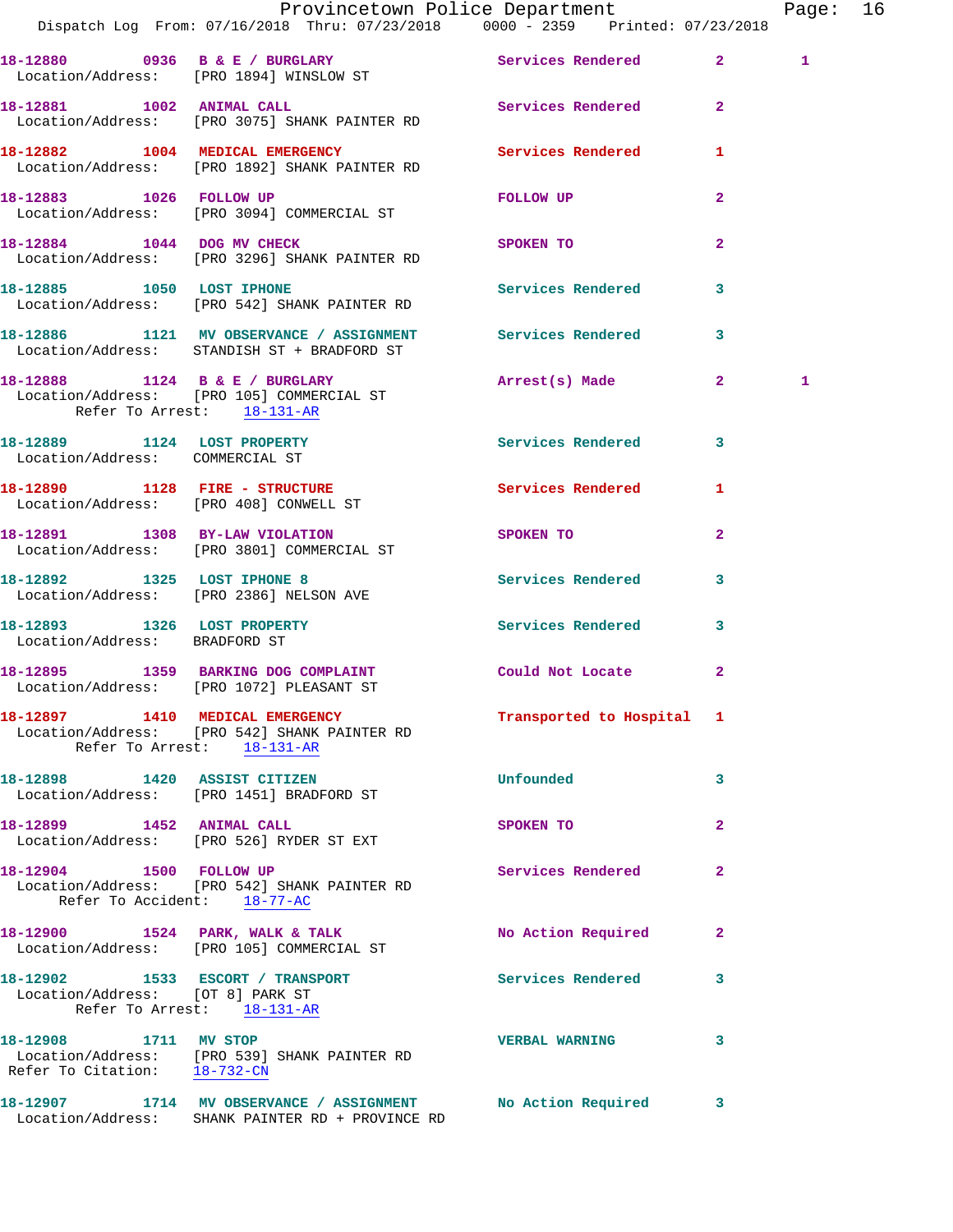|                                                                                       | Provincetown Police Department Fage: 17<br>Dispatch Log From: 07/16/2018 Thru: 07/23/2018 0000 - 2359 Printed: 07/23/2018 |                            |                |  |
|---------------------------------------------------------------------------------------|---------------------------------------------------------------------------------------------------------------------------|----------------------------|----------------|--|
|                                                                                       | 18-12911 1722 911 - GENERAL No Action Required 1<br>Location/Address: [PRO 3296] SHANK PAINTER RD                         |                            |                |  |
|                                                                                       | 18-12910 1732 MV OBSERVANCE / ASSIGNMENT No Action Required 3<br>Location/Address: ROUTE 6 + SNAIL RD                     |                            |                |  |
| Refer To Arrest: 18-128-AR                                                            | 18-12914 1802 FOLLOW UP<br>Location/Address: [PRO 659] OFF CEMETERY RD                                                    | No Action Required         | $\mathbf{2}$   |  |
|                                                                                       | 18-12917 1838 ANIMAL CALL CONS ON ARRIVAL<br>Location/Address: [PRO 356] COMMERCIAL ST                                    |                            | $\overline{2}$ |  |
|                                                                                       | 18-12918 1842 MEDICAL EMERGENCY<br>Location/Address: [PRO 557] TREMONT ST                                                 | Transported to Hospital 1  |                |  |
|                                                                                       | 18-12920 1855 PARKING COMPLAINT<br>Location/Address: [PRO 2539] RYDER ST EXT                                              | <b>GONE ON ARRIVAL</b>     | 3              |  |
|                                                                                       | 18-12921 1918 STREET PERFORMER COMPLAINT SPOKEN TO<br>Location/Address: [PRO 2826] COMMERCIAL ST                          |                            | 3              |  |
|                                                                                       | 18-12922 1926 FIRE - STRUCTURE<br>Location/Address: [PRO 527] RYDER ST EXT                                                | Extinguished               | 1              |  |
|                                                                                       | 18-12926 2103 SERVICE CALL - POLICE Services Rendered 3<br>Location/Address: [PRO 3443] COMMERCIAL ST                     |                            |                |  |
|                                                                                       | 18-12928 2126 LARCENY / FORGERY / FRAUD Investigated<br>Location/Address: [PRO 2832] COMMERCIAL ST                        |                            | $\overline{2}$ |  |
| 18-12929 2129 MV COMPLAINT                                                            | Location/Address: [PRO 75] CAPTAIN BERTIES WAY                                                                            | Services Rendered          | $\mathbf{2}$   |  |
| Location/Address: RYDER ST                                                            | 18-12930 2140 TRAFFIC CONTROL No Action Required 3                                                                        |                            |                |  |
|                                                                                       | 18-12932 2150 BAR CHECK<br>Location/Address: [PRO 399] COMMERCIAL ST                                                      | No Action Required         | $\mathbf{2}$   |  |
|                                                                                       | 18-12933 2151 FIRE - BRUSH-TRASH CAN Extinguished<br>Location/Address: [PRO 2251] COMMERCIAL ST                           |                            | 1              |  |
|                                                                                       | 18-12934 2207 BUILDING/PROPERTY CHECK BLDG/PROP Checked/Secure 3<br>Location/Address: [PRO 526] RYDER ST EXT              |                            |                |  |
| Location/Address: RYDER ST                                                            | 18-12935 2207 COMPLAINT - GENERAL                                                                                         | <b>GONE ON ARRIVAL</b>     | 3              |  |
|                                                                                       | 18-12937 2221 BUILDING/PROPERTY CHECK BLDG/PROP Checked/Secure 3<br>Location/Address: [PRO 3033] COMMERCIAL ST            |                            |                |  |
| 18-12938 2233 MV STOP<br>Location/Address: RYDER ST<br>Refer To Citation: 18-733-CN   |                                                                                                                           | <b>VERBAL WARNING</b>      | 3              |  |
| 18-12939 2237 ANIMAL CALL                                                             | Location/Address: BRADFORD ST + JOHNSON ST                                                                                | <b>GONE ON ARRIVAL</b>     | 2              |  |
| 18-12941 2343 MV STOP<br>Location/Address: GOSNOLD ST<br>Refer To Citation: 18-734-CN |                                                                                                                           | <b>VERBAL WARNING</b>      | 3              |  |
|                                                                                       | 18-12942 2346 BAR CHECK<br>Location/Address: [PRO 3236] COMMERCIAL ST                                                     | No Action Required         | 2              |  |
| 18-12944 2353 BAR CHECK                                                               | Location/Address: [PRO 3443] COMMERCIAL ST                                                                                | No Action Required         | $\overline{2}$ |  |
|                                                                                       | 18-12946 2358 BUILDING/PROPERTY CHECK<br>Location/Address: [PRO 2500] COMMERCIAL ST                                       | BLDG/PROP Checked/Secure 3 |                |  |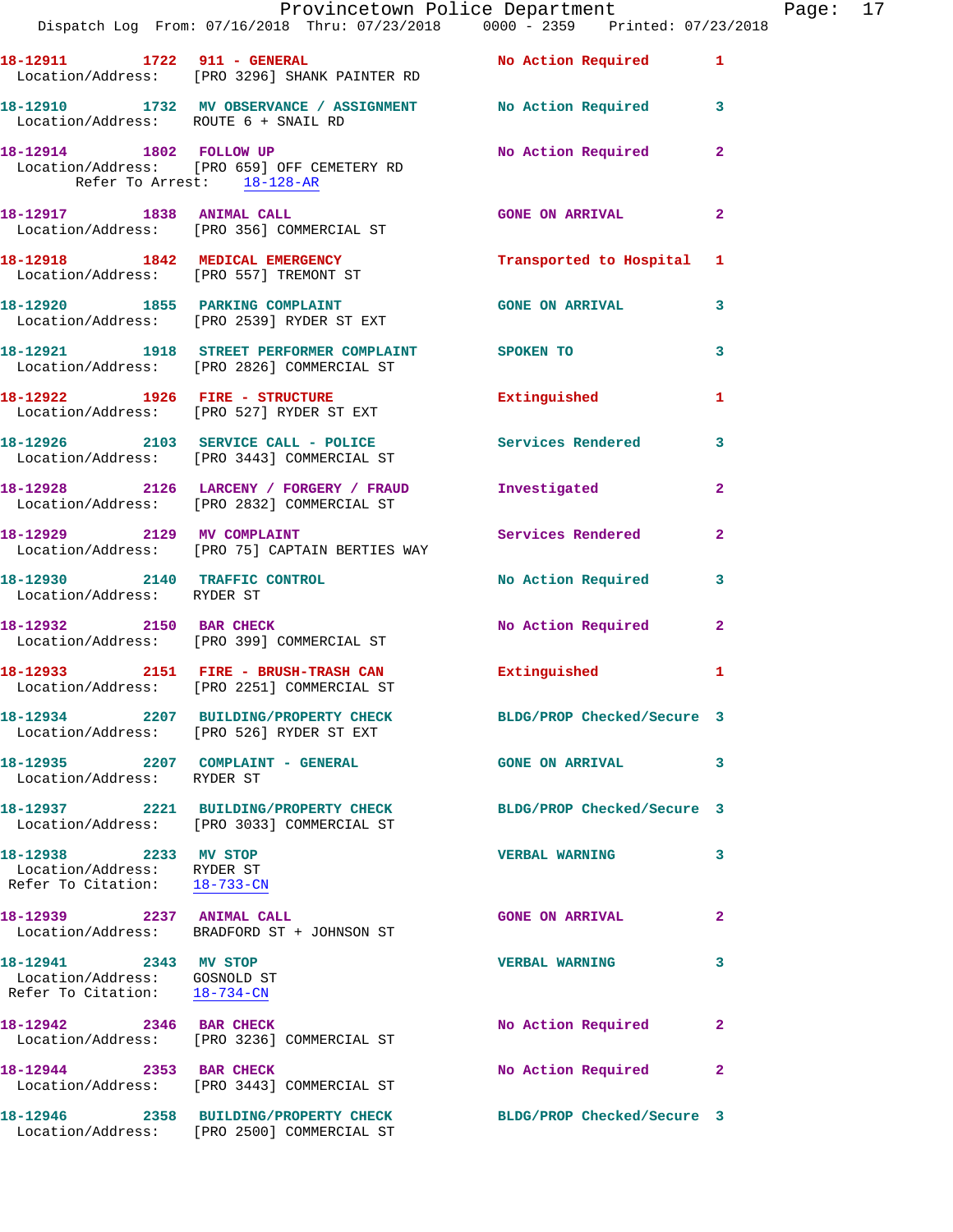## **For Date: 07/22/2018 - Sunday**

| Location/Address: [PRO 2521] ROUTE 6                  | 18-12945 0004 MV OBSERVANCE / ASSIGNMENT Services Rendered                                                                                           |                            | $\overline{\mathbf{3}}$ |
|-------------------------------------------------------|------------------------------------------------------------------------------------------------------------------------------------------------------|----------------------------|-------------------------|
|                                                       | 18-12947 0007 BAR CHECK<br>Location/Address: [PRO 399] COMMERCIAL ST                                                                                 | No Action Required         | $\mathbf{2}$            |
| 18-12948 0012 BAR CHECK                               | Location/Address: [PRO 208] COMMERCIAL ST                                                                                                            | No Action Required 2       |                         |
| 18-12949 0026 MV STOP<br>Refer To Citation: 18-735-CN | Location/Address: [PRO 2489] BRADFORD ST                                                                                                             | <b>VERBAL WARNING</b>      | 3                       |
|                                                       | 18-12950 0027 MV STOP<br>Location/Address: [PRO 2704] COMMERCIAL ST<br>Refer To Citation: $\frac{18-737-\text{CN}}{1-\frac{32}{\sqrt{3}}-\text{CN}}$ | <b>VERBAL WARNING</b>      | $\overline{\mathbf{3}}$ |
| 18-12951 0027 MV STOP                                 | Location/Address: [PRO 208] COMMERCIAL ST<br>Refer To Citation: 18-736-CN                                                                            | <b>VERBAL WARNING</b>      | $\overline{\mathbf{3}}$ |
|                                                       | 18-12952 0041 PARK, WALK & TALK<br>Location/Address: [PRO 3870] COMMERCIAL ST                                                                        | Services Rendered          | $\overline{2}$          |
| 18-12953 0048 BAR CHECK                               | Location/Address: [PRO 3117] COMMERCIAL ST                                                                                                           | No Action Required         | $\mathbf{2}$            |
| 18-12954 0048 BAR CHECK                               | Location/Address: [PRO 3392] COMMERCIAL ST                                                                                                           | No Action Required         | $\mathbf{2}$            |
| Location/Address: [PRO 521] ROUTE 6                   | 18-12955 0055 DISTURBANCE - FIGHT / ARGUMENT SPOKEN TO                                                                                               |                            | $\mathbf{1}$            |
|                                                       | 18-12956 0059 DISTURBANCE - FIGHT / ARGUMENT SPOKEN TO<br>Location/Address: [PRO 399] COMMERCIAL ST                                                  |                            | $\mathbf{1}$            |
|                                                       | 18-12958 0142 MV OBSERVANCE / ASSIGNMENT No Action Required<br>Location/Address: RYDER ST + BRADFORD ST                                              |                            | 3                       |
|                                                       | 18-12960 0150 BUILDING/PROPERTY CHECK BLDG/PROP Checked/Secure 3<br>Location/Address: [PRO 2539] RYDER ST EXT                                        |                            |                         |
| 18-12962 0209 MV STOP                                 | Location/Address: [PRO 3004] BRADFORD ST<br>Refer To Citation: $\frac{18-738-CN}{\ }$                                                                | <b>VERBAL WARNING</b>      | 3                       |
| Location/Address: [PRO 3921] ROUTE 6                  |                                                                                                                                                      | BLDG/PROP Checked/Secure 3 |                         |
|                                                       | 18-12963 0213 BUILDING/PROPERTY CHECK<br>Location/Address: [PRO 2194] COMMERCIAL ST                                                                  | BLDG/PROP Checked/Secure 3 |                         |
| 18-12964 0217 MV STOP<br>Refer To Citation: 18-739-CN | Location/Address: BRADFORD ST + THISTLEMORE RD                                                                                                       | <b>VERBAL WARNING</b>      | 3                       |
| Location/Address: [PRO 569] WINSLOW ST                | 18-12965 0309 BUILDING/PROPERTY CHECK                                                                                                                | BLDG/PROP Checked/Secure 3 |                         |
| 18-12966 0338 PARK, WALK & TALK                       | Location/Address: [PRO 1892] SHANK PAINTER RD                                                                                                        | Services Rendered          | $\mathbf{2}$            |
|                                                       | 18-12967 0549 BUILDING/PROPERTY CHECK<br>Location/Address: [PRO 2898] JEROME SMITH RD                                                                | <b>Services Rendered</b>   | 3                       |
|                                                       | 18-12968 0550 BUILDING/PROPERTY CHECK<br>Location/Address: [PRO 444] HIGH POLE HILL                                                                  | <b>Services Rendered</b>   | 3                       |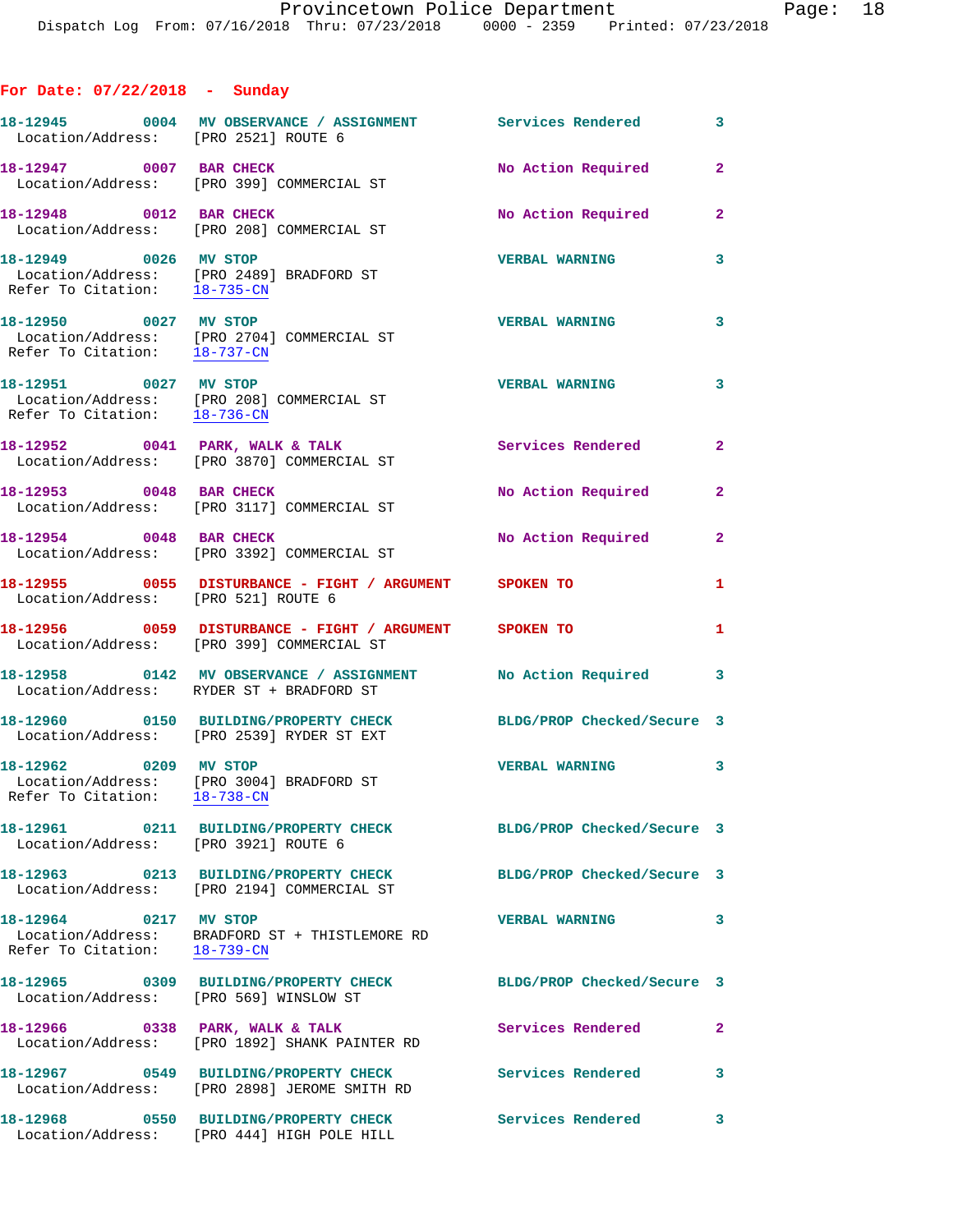|                                                                                              | 18-12969 0552 BUILDING/PROPERTY CHECK<br>Location/Address: [PRO 3259] MACMILLAN WHARF                             | Services Rendered 3        |                |
|----------------------------------------------------------------------------------------------|-------------------------------------------------------------------------------------------------------------------|----------------------------|----------------|
|                                                                                              | 18-12970 0559 BUILDING/PROPERTY CHECK<br>Location/Address: [PRO 2018] COMMERCIAL ST                               | <b>Services Rendered</b>   | 3              |
|                                                                                              | 18-12971 0612 BUILDING/PROPERTY CHECK<br>Location/Address: [PRO 2540] RACE POINT RD                               | Services Rendered          | 3              |
|                                                                                              | 18-12972 0630 BUILDING/PROPERTY CHECK<br>Location/Address: [PRO 2490] PROVINCELANDS RD                            | <b>Services Rendered</b>   | 3              |
| 18-12974 0751 LOST PROPERTY                                                                  | Location/Address: [PRO 542] SHANK PAINTER RD                                                                      | <b>Services Rendered</b>   | 3              |
| 18-12977 0816 ANIMAL CALL                                                                    | Location/Address: [PRO 433] RYDER ST EXT                                                                          | Services Rendered          | $\mathbf{2}$   |
|                                                                                              | 18-12981 0846 MV OBSERVANCE / ASSIGNMENT Services Rendered<br>Location/Address: [PRO 4058] BRADFORD ST EXT        |                            | 3              |
|                                                                                              | 18-12980 0848 PARK, WALK & TALK<br>Location: [PRO 3431] LOPES SQUARE                                              | Services Rendered          | $\mathbf{2}$   |
|                                                                                              | 18-12983 0901 BUILDING/PROPERTY CHECK<br>Location/Address: [PRO 2206] PILGRIMS LANDING                            | <b>Services Rendered</b>   | 3              |
|                                                                                              | 18-12988 1008 LOST PROPERTY<br>Location/Address: [PRO 542] SHANK PAINTER RD                                       | <b>Services Rendered</b>   | 3              |
| 18-12993 1200 FOLLOW UP                                                                      | Location/Address: [PRO 3671] COMMERCIAL ST                                                                        | <b>Services Rendered</b>   | $\overline{2}$ |
|                                                                                              | 18-12995 1205 SERVICE CALL - POLICE<br>Location/Address: [PRO 542] SHANK PAINTER RD<br>Refer To Arrest: 18-131-AR | <b>Services Rendered</b>   | 3              |
|                                                                                              | 18-12994 1213 MV OBSERVANCE / ASSIGNMENT<br>Location/Address: [PRO 530] SHANK PAINTER RD                          | Services Rendered          | 3              |
| 18-12996 1226 GENERAL INFO                                                                   | Location/Address: [PRO 516] RACE POINT RD                                                                         | Services Rendered          | 3              |
|                                                                                              | 18-12997 1235 PARKING COMPLAINT<br>Location/Address: [PRO 198] COMMERCIAL ST                                      | No Action Required 3       |                |
|                                                                                              | 18-12999 1337 BY-LAW VIOLATION<br>Location/Address: [PRO 2539] RYDER ST EXT                                       | SPOKEN TO                  | $\mathbf{2}$   |
|                                                                                              | 18-13001 1419 COMPLAINT - GENERAL<br>Location/Address: [PRO 542] SHANK PAINTER RD                                 | <b>Services Rendered</b>   | 3              |
| 18-13002 1453 MV COMPLAINT                                                                   | Location/Address: ROUTE 6 + SNAIL RD                                                                              | SPOKEN TO                  | $\overline{2}$ |
| 18-13003 1503 FOLLOW UP<br>Refer To Accident: 18-73-AC                                       | Location/Address: [PRO 542] SHANK PAINTER RD                                                                      | Services Rendered          | $\mathbf{2}$   |
| 18-13004 1533 MV HIT & RUN<br>Location/Address: PEARL ST                                     |                                                                                                                   | No Action Required         | $\mathbf{2}$   |
|                                                                                              | 18-13006 1608 MV OBSERVANCE / ASSIGNMENT Services Rendered<br>Location/Address: RACE POINT RD + SEASHORE PARK DR  |                            | 3              |
| 18-13007 1615 MV STOP<br>Location/Address: [PRO 2479] ROUTE 6<br>Refer To Citation: R8381632 |                                                                                                                   | Citation / Warning Issue 3 |                |
|                                                                                              |                                                                                                                   | No Action Required 2       |                |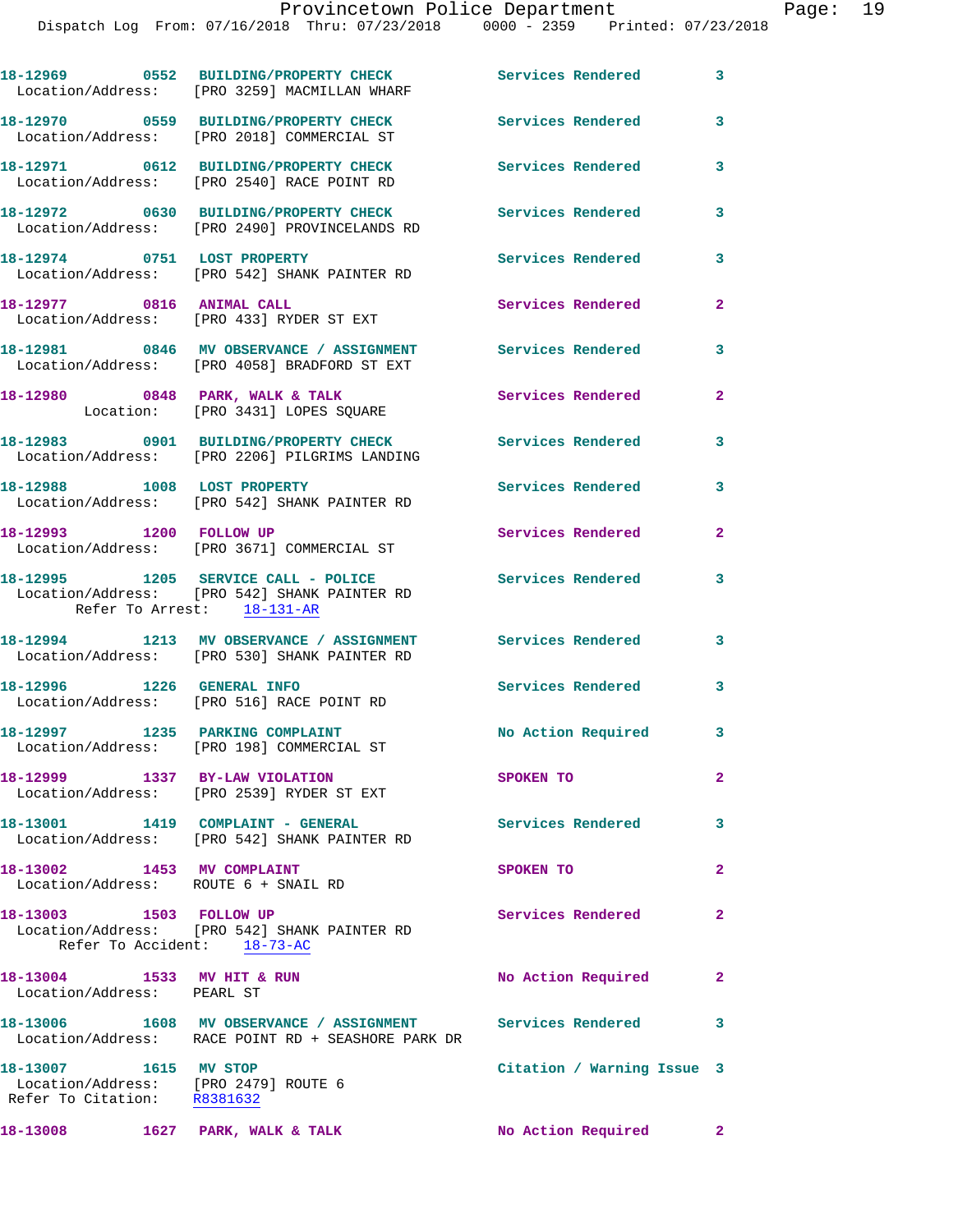|                                                       | Provincetown Police Department<br>Dispatch Log From: 07/16/2018 Thru: 07/23/2018 0000 - 2359 Printed: 07/23/2018 |                            |                |
|-------------------------------------------------------|------------------------------------------------------------------------------------------------------------------|----------------------------|----------------|
|                                                       | Location/Address: [PRO 105] COMMERCIAL ST                                                                        |                            |                |
| 18-13009 1632 MV STOP<br>Refer To Citation: 18-741-CN | Location/Address: [PRO 2540] RACE POINT RD                                                                       | <b>VERBAL WARNING</b>      | 3              |
| Location/Address: [PRO 2521] ROUTE 6                  | 18-13011 1712 MV OBSERVANCE / ASSIGNMENT Services Rendered                                                       |                            | 3              |
| 18-13012 1724 MV STOP                                 | Location/Address: [PRO 2521] ROUTE 6<br>Refer To Citation: 18-742-CN                                             | <b>VERBAL WARNING</b>      | 3              |
| Location/Address: [PRO 57] BRADFORD ST                | 18-13013 1733 MV OBSERVANCE / ASSIGNMENT Services Rendered                                                       |                            | 3              |
|                                                       | 18-13014 1744 MARINE EMERGENCY<br>Location/Address: COOK ST + COMMERCIAL ST                                      | Services Rendered          | $\mathbf{2}$   |
|                                                       | 18-13015 1750 BIKE - GENERAL<br>Location/Address: STANDISH ST + COMMERCIAL ST                                    | No Action Required         | $\overline{a}$ |
| Location/Address: [PRO 521] ROUTE 6                   | 18-13016 1820 BUILDING/PROPERTY CHECK                                                                            | <b>Services Rendered</b>   | 3              |
|                                                       | 18-13020 1827 PARKING COMPLAINT<br>Location/Address: [PRO 2489] BRADFORD ST                                      | Services Rendered          | 3              |
|                                                       | 18-13018 1831 BUILDING/PROPERTY CHECK<br>Location/Address: [PRO 3259] MACMILLAN WHARF                            | Services Rendered          | 3              |
|                                                       | 18-13019 1840 PARK, WALK & TALK<br>Location: [PRO 3431] LOPES SQUARE                                             | Services Rendered          | $\overline{2}$ |
| 18-13021 1902 MV STOP                                 | Location/Address: ROUTE 6 + SHANK PAINTER RD<br>Refer To Citation: 18-743-CN                                     | <b>VERBAL WARNING</b>      | 3              |
| 18-13023                                              | 1924 BUILDING/PROPERTY CHECK<br>Location/Address: [PRO 2499] RACE POINT RD                                       | Services Rendered          | 3              |
| 18-13024                                              | 1925 BUILDING/PROPERTY CHECK<br>Location/Address: [PRO 517] RACE POINT RD                                        | <b>Services Rendered</b>   | 3              |
|                                                       | 18-13025 1928 MEDICAL EMERGENCY<br>Location/Address: [PRO 2543] MACMILLAN WHARF                                  | <b>PATIENT REFUSAL</b>     | 1              |
|                                                       | 18-13027 2005 BUILDING/PROPERTY CHECK<br>Location/Address: [PRO 3900] COMMERCIAL ST                              | BLDG/PROP Checked/Secure 3 |                |
|                                                       | 18-13028 2051 MV OBSERVANCE / ASSIGNMENT<br>Location/Address: BRADFORD ST + HOWLAND ST                           | <b>Services Rendered</b>   | 3              |
| 18-13029 2107 MV STOP<br>Refer To Citation: 18-744-CN | Location/Address: BRADFORD ST + KENDALL LN                                                                       | <b>VERBAL WARNING</b>      | 3              |
|                                                       | 18-13030 2123 BUILDING/PROPERTY CHECK<br>Location/Address: [PRO 2483] COMMERCIAL ST                              | Services Rendered          | 3              |
|                                                       | 18-13031 2130 MV OBSERVANCE / ASSIGNMENT<br>Location/Address: BRADFORD ST + RYDER ST                             | No Action Required         | 3              |
| 18-13033 2136 MV STOP<br>Refer To Citation: 18-745-CN | Location/Address: SHANK PAINTER RD + BROWNE ST                                                                   | <b>VERBAL WARNING</b>      | 3              |
| 18-13034<br>Refer To Citation: R2522339               | 2138 MV STOP<br>Location: [PRO 3431] LOPES SQUARE                                                                | Arrest(s) Made             | 3              |

Refer To Arrest: 18-132-AR

Page: 20